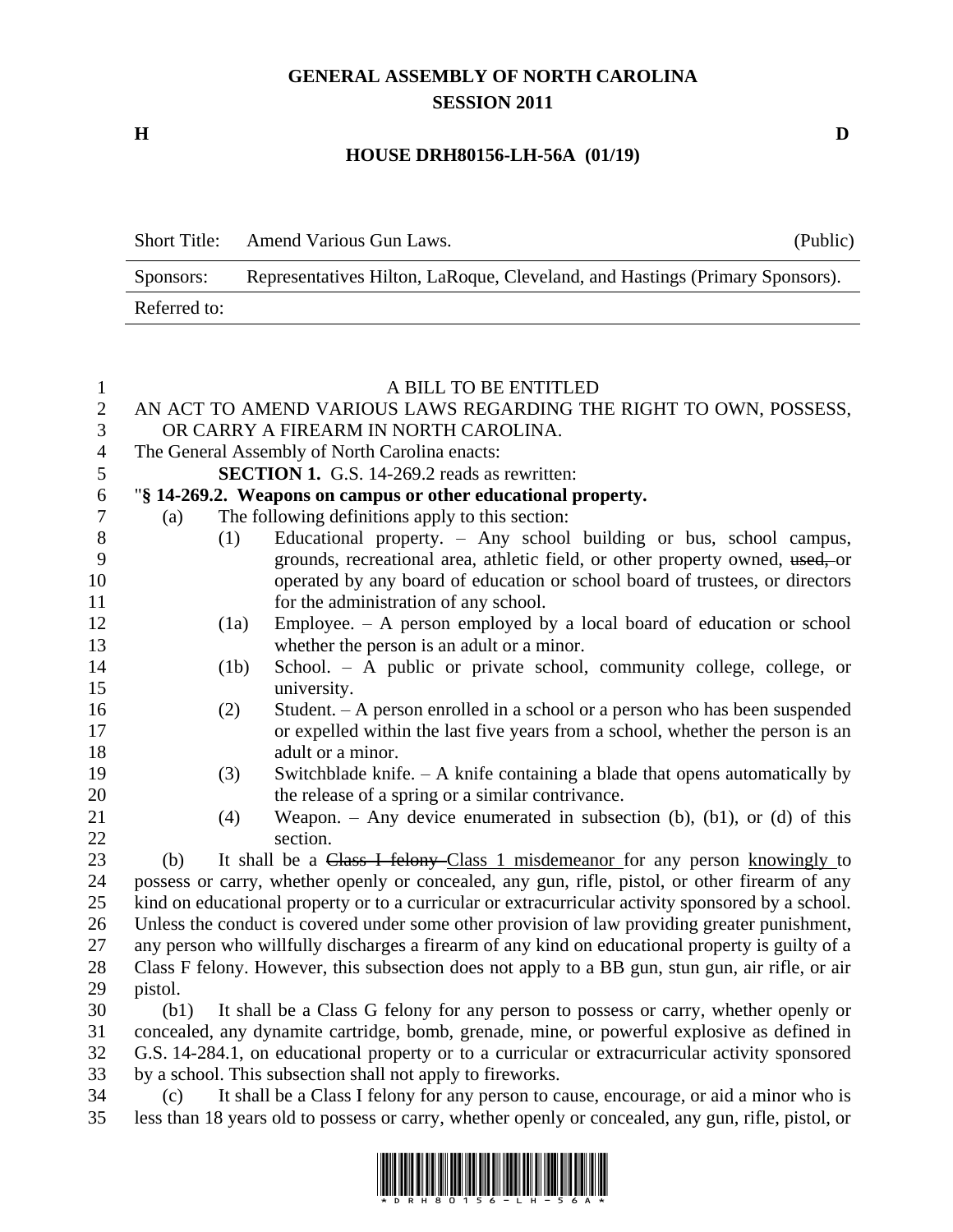other firearm of any kind on educational property. However, this subsection does not apply to a BB gun, stun gun, air rifle, or air pistol. (c1) It shall be a Class G felony for any person to cause, encourage, or aid a minor who is less than 18 years old to possess or carry, whether openly or concealed, any dynamite cartridge, bomb, grenade, mine, or powerful explosive as defined in G.S. 14-284.1 on educational property. This subsection shall not apply to fireworks. (d) It shall be a Class 1 Class 2 misdemeanor for any person to possess or carry, whether openly or concealed, any BB gun, stun gun, air rifle, air pistol, bowie knife, dirk, dagger, slungshot, leaded cane, switchblade knife, blackjack, metallic knuckles, razors and razor blades (except solely for personal shaving), firework, or any sharp-pointed or edged instrument except instructional supplies, unaltered nail files and clips and tools used solely for preparation of food, instruction, and maintenance, on educational property. (e) It shall be a Class 1 Class 2 misdemeanor for any person to cause, encourage, or aid a minor who is less than 18 years old to possess or carry, whether openly or concealed, any BB gun, stun gun, air rifle, air pistol, bowie knife, dirk, dagger, slungshot, leaded cane, switchblade knife, blackjack, metallic knuckles, razors and razor blades (except solely for personal shaving), firework, or any sharp-pointed or edged instrument except instructional supplies, unaltered nail files and clips and tools used solely for preparation of food, instruction, and maintenance, on educational property. (f) Notwithstanding subsection (b) of this section it shall be a Class 1 misdemeanor rather than a Class I felony for any person to possess or carry, whether openly or concealed, Subsection (b) of this section shall not apply to any person who possesses or carries any gun, rifle, pistol, or other firearm of any kind, on educational property or to a curricular or 24 extracurricular activity sponsored by a school  $\frac{1}{2}$ in any of the following circumstances: (1) The person is not a student attending school on the educational property or an employee employed by the school working on the educational property; 27 and 28 (1a) The person is not a student attending a curricular or extracurricular activity sponsored by the school at which the student is enrolled or an employee attending a curricular or extracurricular activity sponsored by the school at which the employee is employed; and (1b) The person has a permit issued in accordance with Article 54B of this Chapter or that is valid under G.S. 14-415.24 and the firearm is in a closed compartment or container within the person's locked vehicle or in a locked container securely affixed to the person's vehicle. (2) Repealed by Session Laws 1999-211, s. 1, effective December 1, 1999, and applicable to offenses committed on or after that date. (3) The firearm is not loaded, is in a motor vehicle, and is in a locked container or a locked firearm rack. (4) Repealed by Session Laws 1999-211, s. 1, effective December 1, 1999, and applicable to offenses committed on or after that date. (g) This section shall not apply to any of the following: (1) A weapon used solely for educational or school-sanctioned ceremonial purposes, or used in a school-approved program conducted under the supervision of an adult whose supervision has been approved by the school authority. (1a) A person exempted by the provisions of G.S. 14-269(b). (2) Firefighters, emergency service personnel, and North Carolina Forest Service personnel, and any private police employed by a school, when acting in the discharge of their official duties. (3) Home schools as defined in G.S. 115C-563(a).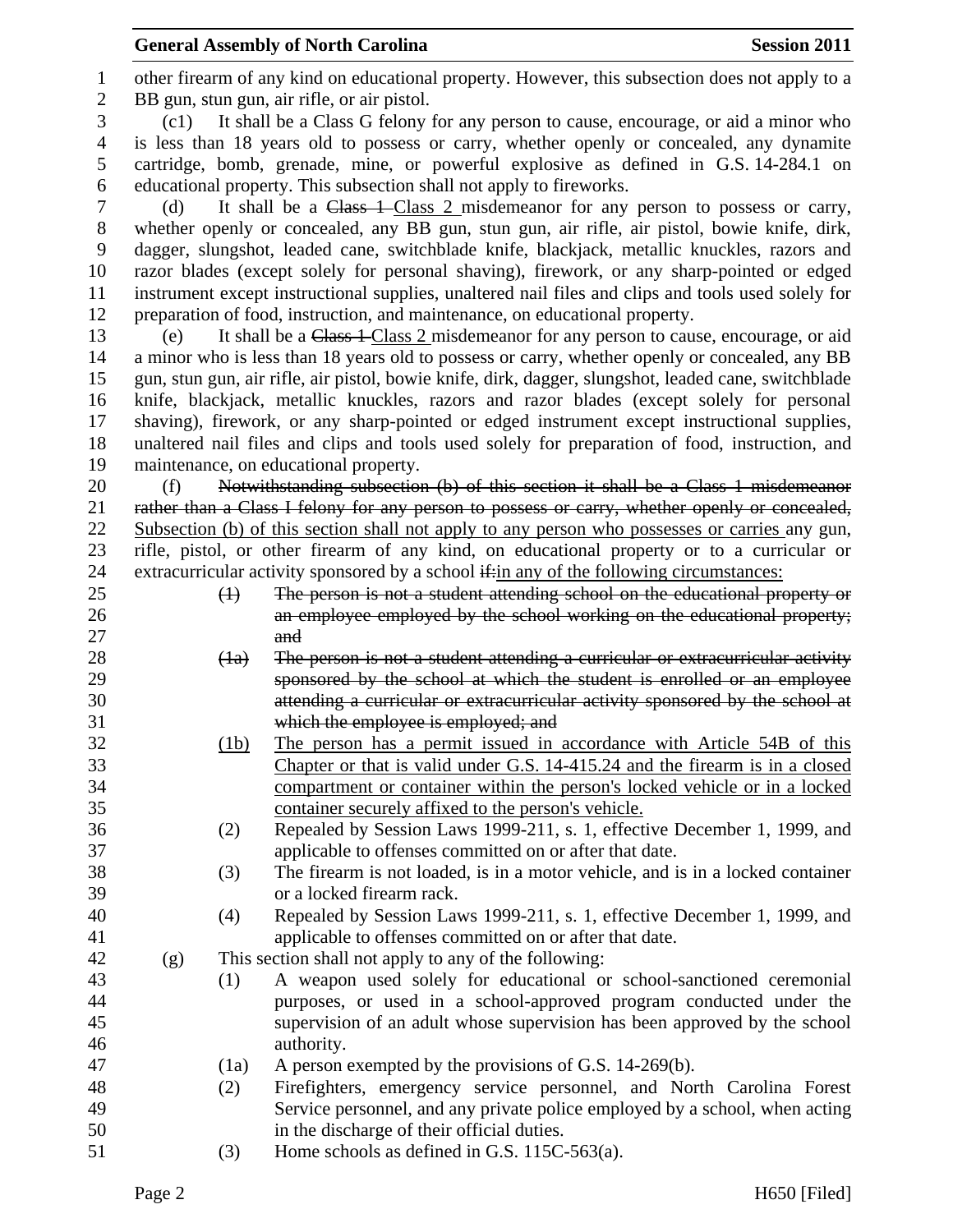|           | <b>Session 2011</b><br><b>General Assembly of North Carolina</b>                                                                                                                                                                                                                                                                                                                               |       |
|-----------|------------------------------------------------------------------------------------------------------------------------------------------------------------------------------------------------------------------------------------------------------------------------------------------------------------------------------------------------------------------------------------------------|-------|
| (4)       | Weapons used for hunting purposes on the Howell Woods Nature Center<br>property in Johnston County owned by Johnston Community College when<br>used with the written permission of Johnston Community College or for<br>hunting purposes on other educational property when used with the written<br>permission of the governing body of the school that controls the educational<br>property. |       |
| (5)       | A person registered under Chapter 74C of the General Statutes as an armed<br>armored car service guard or an armed courier service guard when acting in<br>the discharge of the guard's duties and with the permission of the college or<br>university.                                                                                                                                        |       |
| (6)       | A person registered under Chapter 74C of the General Statutes as an armed<br>security guard while on the premises of a hospital or health care facility<br>located on educational property when acting in the discharge of the guard's<br>duties with the permission of the college or university.                                                                                             |       |
| (h)       | No person shall be guilty of a criminal violation of this section with regard to the                                                                                                                                                                                                                                                                                                           |       |
|           | possession or carrying of a weapon so long as both of the following apply:                                                                                                                                                                                                                                                                                                                     |       |
| (1)       | The person comes into possession of a weapon by taking or receiving the<br>weapon from another person or by finding the weapon.                                                                                                                                                                                                                                                                |       |
| (2)       | The person delivers the weapon, directly or indirectly, as soon as practical to<br>law enforcement authorities."                                                                                                                                                                                                                                                                               |       |
|           | <b>SECTION 2.</b> G.S. 14-269.4 reads as rewritten:                                                                                                                                                                                                                                                                                                                                            |       |
|           | "\\$14-269.4. Weapons on State property and in courthouses.                                                                                                                                                                                                                                                                                                                                    |       |
|           | It shall be unlawful for any person willfully and intentionally to possess, or carry, whether                                                                                                                                                                                                                                                                                                  |       |
|           | openly or concealed, any deadly weapon, not used solely for instructional or officially                                                                                                                                                                                                                                                                                                        |       |
|           | sanctioned ceremonial purposes in the State Capitol Building, the Executive Mansion, the                                                                                                                                                                                                                                                                                                       |       |
|           | Western Residence of the Governor, or on the grounds of any of these buildings, and in any                                                                                                                                                                                                                                                                                                     |       |
|           | building housing any court of the General Court of Justice. If a court is housed in a building                                                                                                                                                                                                                                                                                                 |       |
|           | containing nonpublic uses in addition to the court, then this prohibition shall apply only to that                                                                                                                                                                                                                                                                                             |       |
|           | portion of the building used for court purposes while the building is being used for court                                                                                                                                                                                                                                                                                                     |       |
| purposes. |                                                                                                                                                                                                                                                                                                                                                                                                |       |
|           | This section shall not apply to: to any of the following:                                                                                                                                                                                                                                                                                                                                      |       |
| (1)       | Repealed by S.L. 1997-238, s. 3, effective June 27, 1997,                                                                                                                                                                                                                                                                                                                                      |       |
| (1a)      | A person exempted by the provisions of G.S. 14-269(b), G.S. 14-269(b).                                                                                                                                                                                                                                                                                                                         |       |
| (2)       | through (4) Repealed by S.L. 1997-238, s. 3, effective June 27, 1997,                                                                                                                                                                                                                                                                                                                          |       |
| (4a)      | Any person in a building housing a court of the General Court of Justice in                                                                                                                                                                                                                                                                                                                    |       |
|           | possession of a weapon for evidentiary purposes, to deliver it to a                                                                                                                                                                                                                                                                                                                            |       |
|           | law-enforcement agency, or for purposes of registration, registration.                                                                                                                                                                                                                                                                                                                         |       |
| (4b)      | Any district court judge or superior court judge who carries or possesses a                                                                                                                                                                                                                                                                                                                    |       |
|           | concealed handgun in a building housing a court of the General Court of                                                                                                                                                                                                                                                                                                                        |       |
|           | Justice if the judge is in the building to discharge his or her official duties                                                                                                                                                                                                                                                                                                                |       |
|           | and the judge has a concealed handgun permit issued in accordance with<br>54B<br>of<br>valid                                                                                                                                                                                                                                                                                                   | under |
|           | this<br>Chapter<br>considered<br>Article<br><b>or</b><br>G.S. 14-415.24, G.S. 14-415.24.                                                                                                                                                                                                                                                                                                       |       |
|           | Firearms in a courthouse, carried by detention officers employed by and                                                                                                                                                                                                                                                                                                                        |       |
| (4c)      | authorized by the sheriff to carry firearms, firearms.                                                                                                                                                                                                                                                                                                                                         |       |
| (4d)      | Any magistrate who carries or possesses a concealed handgun in any portion                                                                                                                                                                                                                                                                                                                     |       |
|           | of a building housing a court of the General Court of Justice other than a                                                                                                                                                                                                                                                                                                                     |       |
|           | courtroom itself unless the magistrate is presiding in that courtroom, if the                                                                                                                                                                                                                                                                                                                  |       |
|           | magistrate (i) is in the building to discharge the magistrate's official duties,                                                                                                                                                                                                                                                                                                               |       |
|           | (ii) has a concealed handgun permit issued in accordance with Article 54B of                                                                                                                                                                                                                                                                                                                   |       |
|           | this Chapter or considered valid under G.S. 14-415.24, (iii) has successfully                                                                                                                                                                                                                                                                                                                  |       |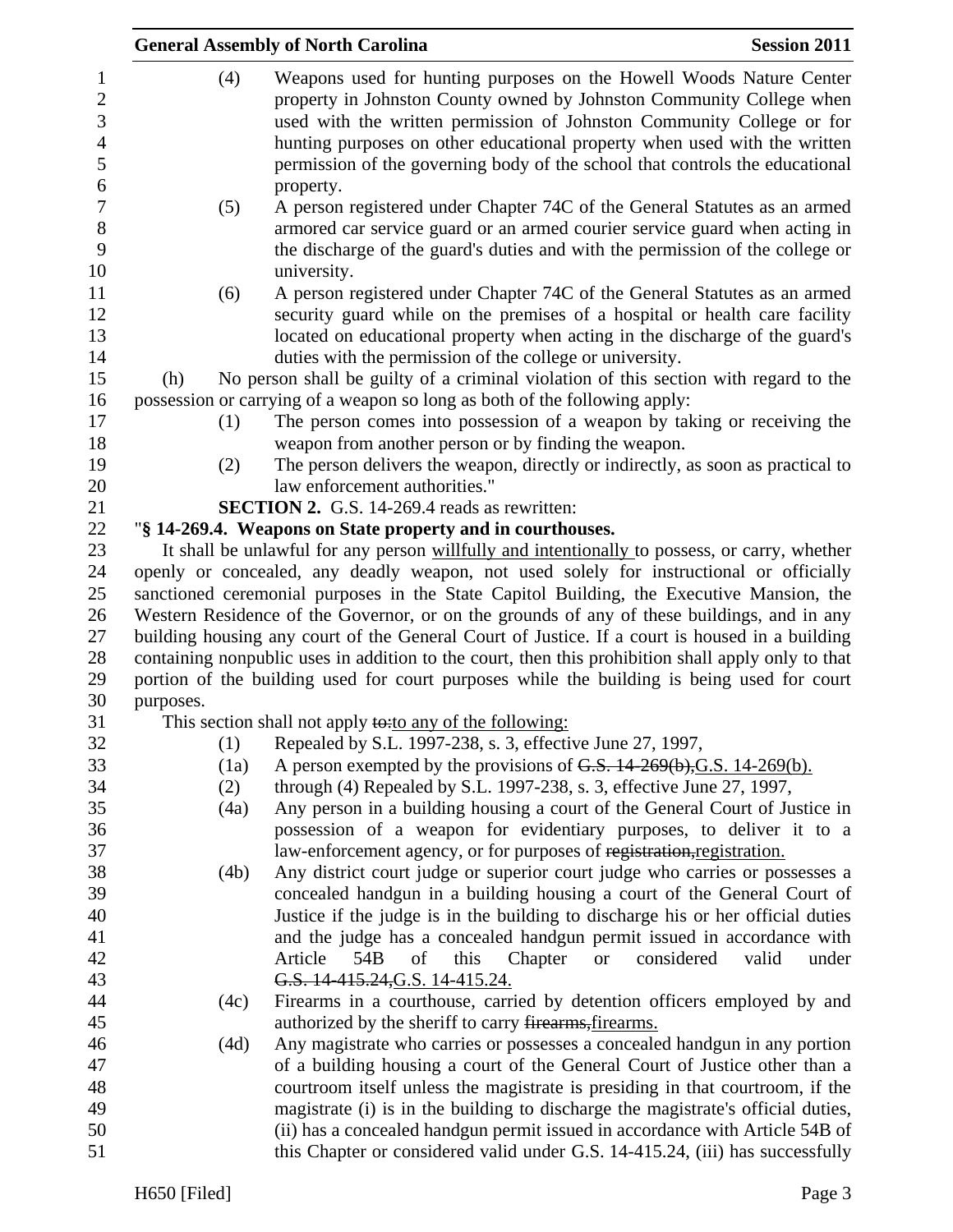| <b>General Assembly of North Carolina</b><br><b>Session 2011</b>                                   |
|----------------------------------------------------------------------------------------------------|
| completed a one-time weapons retention training substantially similar to that                      |
| provided to certified law enforcement officers in North Carolina, and (iv)                         |
| secures the weapon in a locked compartment when the weapon is not on the                           |
| magistrate's person, person.                                                                       |
| State-owned rest areas, rest stops along the highways, and State-owned<br>$\left(5\right)$         |
| hunting and fishing reservations.                                                                  |
| A person with a permit issued in accordance with Article 54B of this<br>(6)                        |
| Chapter or considered valid under G.S. 14-415.24 who has a firearm in a                            |
| closed compartment or container within the person's locked vehicle or in a                         |
| locked container securely affixed to the person's vehicle.                                         |
| Any person violating the provisions of this section shall be guilty of a Class 1                   |
| misdemeanor."                                                                                      |
| <b>SECTION 3.</b> G.S. 14-269.7(a) reads as rewritten:                                             |
| Any minor who willfully and intentionally possesses or carries a handgun is guilty<br>"(a)         |
| of a Class 2 misdemeanor."                                                                         |
| <b>SECTION 4.</b> G.S. 14-269.8 reads as rewritten:                                                |
| "§ 14-269.8. Purchase or possession of firearms by person subject to domestic violence             |
|                                                                                                    |
| order prohibited.                                                                                  |
| In accordance with G.S. 50B-3.1, it It is unlawful for any person-person, if the<br>(a)            |
| person has been ordered not to do so pursuant to G.S. 50B-3.1, to own, possess, purchase, or       |
| receive or attempt to <del>own, possess</del> , purchase, or receive a firearm, as defined in      |
| G.S. 14-409.39(2), machine gun, ammunition, or permits to purchase or carry concealed              |
| firearms if ordered by the court for so long as that protective order or any successive protective |
| order with a firearm prohibition entered against that person pursuant to Chapter 50B of the        |
| General Statutes is in effect.                                                                     |
| Any person violating the provisions of this section shall be guilty of a Class H<br>(b)            |
| felony. Class 1 misdemeanor."                                                                      |
| <b>SECTION 5.</b> G.S. 14-277.1 reads as rewritten:                                                |
| "§ 14-277.1. Communicating threats.                                                                |
| A person is guilty of a Class 1 misdemeanor if without lawful authority-authority or<br>(a)        |
| justification:                                                                                     |
| (1)<br>He willfully threatens to physically injure the person or that person's child,              |
| sibling, spouse, or dependent or willfully threatens to damage the property of                     |
| another;                                                                                           |
| The threat is communicated to the other person, orally, in writing, or by any<br>(2)               |
| other means;                                                                                       |
| The threat is made in a manner and under circumstances which would cause<br>(3)                    |
| a reasonable person to believe that the threat is likely to be carried out; and                    |
| The person threatened believes that the threat will be carried out.<br>(4)                         |
| A violation of this section is a Class 1 misdemeanor."<br>(b)                                      |
| <b>SECTION 6.</b> G.S. 14-277.2 reads as rewritten:                                                |
| "§ 14-277.2. Weapons at parades, etc., prohibited.                                                 |
| It shall be unlawful for any person participating in, affiliated with, in or present as a<br>(a)   |
| spectator at any parade, funeral procession, picket line, or demonstration upon any private        |
| health care facility or upon any public place owned or under the control of the State or any of    |
| its political subdivisions to willfully or intentionally possess or have immediate access to any   |
| dangerous weapon. Violation of this subsection shall be a Class 1 misdemeanor. It shall be         |
| presumed that any Any rifle or gun carried on a rack in a pickup truck at a holiday parade or in   |
| a funeral procession or otherwise locked within a vehicle or stored in a locked container          |
| securely affixed to a vehicle does not violate the terms of this act.section.                      |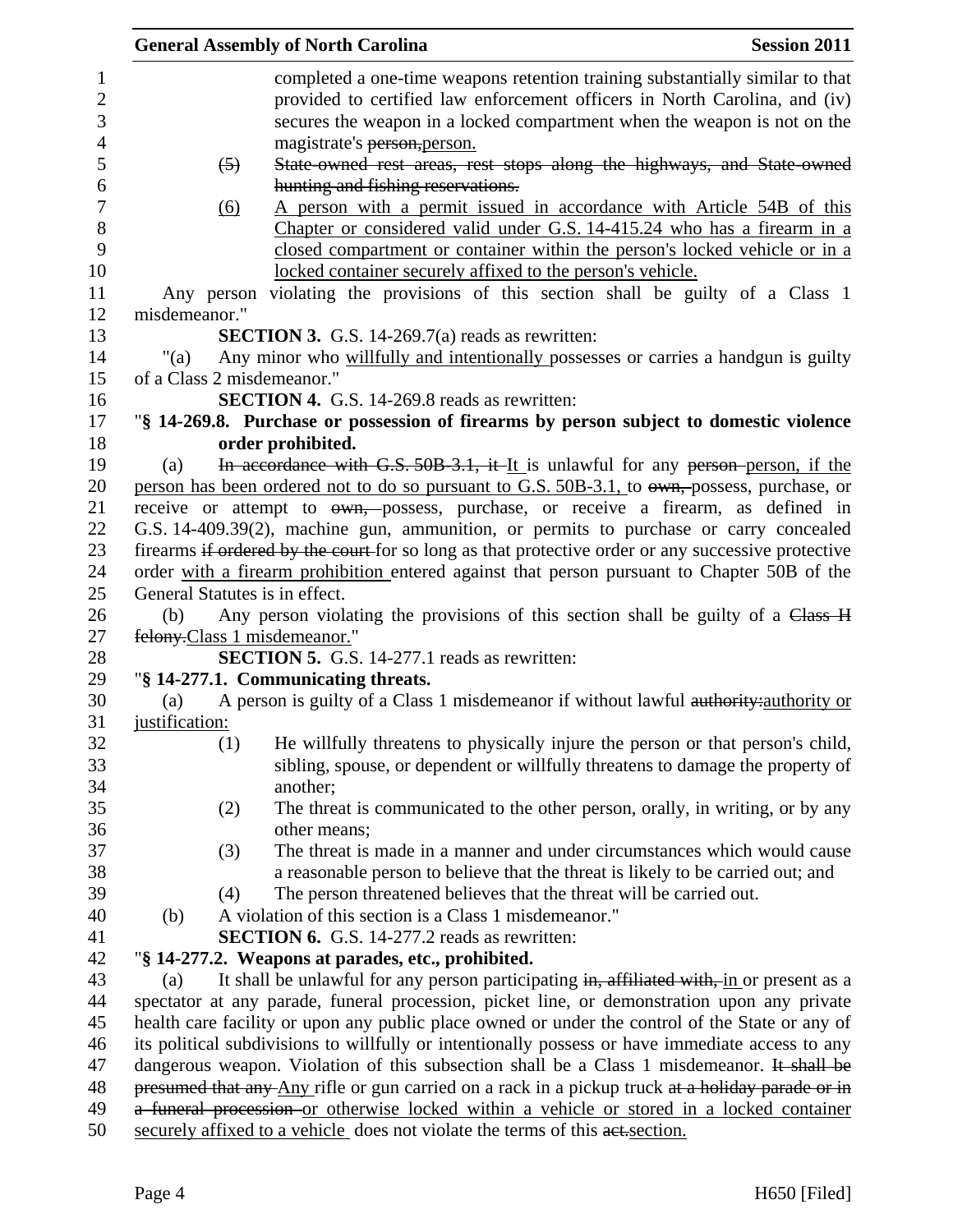|                  |                        |     | <b>Session 2011</b><br><b>General Assembly of North Carolina</b>                                  |  |
|------------------|------------------------|-----|---------------------------------------------------------------------------------------------------|--|
| 1                | (b)                    |     | For the purposes of this section the term "dangerous weapon" shall include those                  |  |
| $\sqrt{2}$       |                        |     | weapons specified in G.S. 14-269, 14-269.2, 14-284.1, or 44-288.8 or any other object capable     |  |
| 3                |                        |     | of inflicting serious bodily injury or death when used as a weapon.14-288.8.                      |  |
| $\overline{4}$   | (c)                    |     | The provisions prohibitions of this section shall not apply to to any of the following:           |  |
| 5                |                        | (1) | $\frac{a}{A}$ person exempted by the provisions of G.S. $\frac{14-269(b)}{14-269(b)}$ .           |  |
| 6                |                        | (2) | or to persons A person authorized by State or federal law to carry dangerous                      |  |
| $\boldsymbol{7}$ |                        |     | weapons in the performance of their duties the person's duties.                                   |  |
| $8\,$            |                        | (3) | or to any Any person who obtains a permit to carry a dangerous weapon at a                        |  |
| 9                |                        |     | parade, funeral procession, picket line, or demonstration from the sheriff or                     |  |
| 10               |                        |     | police chief, whichever is appropriate, of the locality where such parade,                        |  |
|                  |                        |     | funeral procession, picket line, or demonstration is to take place.                               |  |
| 12               |                        | (4) | A person who is carrying a concealed handgun and has a permit issued in                           |  |
| 13               |                        |     | accordance with Article 54B of this Chapter or considered valid under                             |  |
| 14               |                        |     | G.S. 14-415.24."                                                                                  |  |
| 15               |                        |     | <b>SECTION 7.</b> G.S. 14-288.12(b) reads as rewritten:                                           |  |
| 16               | " $(b)$                |     | The ordinances authorized by this section may permit prohibitions and restrictions:               |  |
|                  |                        | (1) | Of movements of people in public places, including directing and                                  |  |
| 18               |                        |     | compelling the evacuation of all or part of the population from any stricken                      |  |
|                  |                        |     | or threatened area within the governing body's jurisdiction, to prescribe                         |  |
| 20               |                        |     | routes, modes of transportation, and destinations in connection with                              |  |
|                  |                        |     | evacuation; and to control ingress and egress of a disaster area, and the                         |  |
|                  |                        |     | movement of persons within the area;                                                              |  |
|                  |                        | (2) | Of the operation of offices, business establishments, and other places to or                      |  |
|                  |                        |     | from which people may travel or at which they may congregate;                                     |  |
|                  |                        | (3) | Upon the possession, transportation, sale, purchase, and consumption of                           |  |
|                  |                        |     | alcoholic beverages;                                                                              |  |
|                  |                        | (4) | Upon-Subject to G.S. 14-288.1A, upon the possession, transportation, sale,                        |  |
| 28               |                        |     | purchase, storage, and use of dangerous weapons and substances, and                               |  |
|                  |                        |     | gasoline; and                                                                                     |  |
|                  |                        | (5) | Upon other activities or conditions the control of which may be reasonably                        |  |
|                  |                        |     | necessary to maintain order and protect lives or property during the state of                     |  |
|                  |                        |     | emergency.                                                                                        |  |
|                  |                        |     | The ordinances may delegate to the mayor of the municipality the authority to determine and       |  |
|                  |                        |     | proclaim the existence of a state of emergency, and to impose those authorized prohibitions and   |  |
|                  |                        |     | restrictions appropriate at a particular time."                                                   |  |
|                  |                        |     | <b>SECTION 8.</b> G.S. 14-409.40 reads as rewritten:                                              |  |
|                  |                        |     | "§ 14-409.40. Statewide uniformity of local regulation.                                           |  |
|                  | (a)                    |     | It is declared by the General Assembly that the regulation of firearms is properly an             |  |
|                  |                        |     | issue of general, statewide concern, and that the entire field of regulation of firearms is       |  |
|                  |                        |     | preempted from regulation by local governments except as provided by this section.                |  |
|                  | $\left( a1\right)$     |     | The General Assembly further declares that the lawful design, marketing,                          |  |
|                  |                        |     | manufacture, distribution, sale, or transfer of firearms or ammunition to the public is not an    |  |
|                  |                        |     | unreasonably dangerous activity and does not constitute a nuisance per se and furthermore, that   |  |
|                  |                        |     | it is the unlawful use of firearms and ammunition, rather than their lawful design, marketing,    |  |
|                  |                        |     | manufacture, distribution, sale, or transfer that is the proximate cause of injuries arising from |  |
|                  |                        |     | their unlawful use. This subsection applies only to causes of action brought under subsection     |  |
|                  | $(g)$ of this section. |     |                                                                                                   |  |
|                  | (b)                    |     | Unless otherwise permitted by this section or other State statute, no county or                   |  |
|                  |                        |     | municipality, or instrumentality or agent thereof, by ordinance, resolution, exercise of          |  |
|                  |                        |     | proprietary authority, or other enactment, shall regulate in any manner the possession,           |  |
| 51               |                        |     | ownership, storage, transfer, sale, purchase, licensing, or registration of firearms, firearms    |  |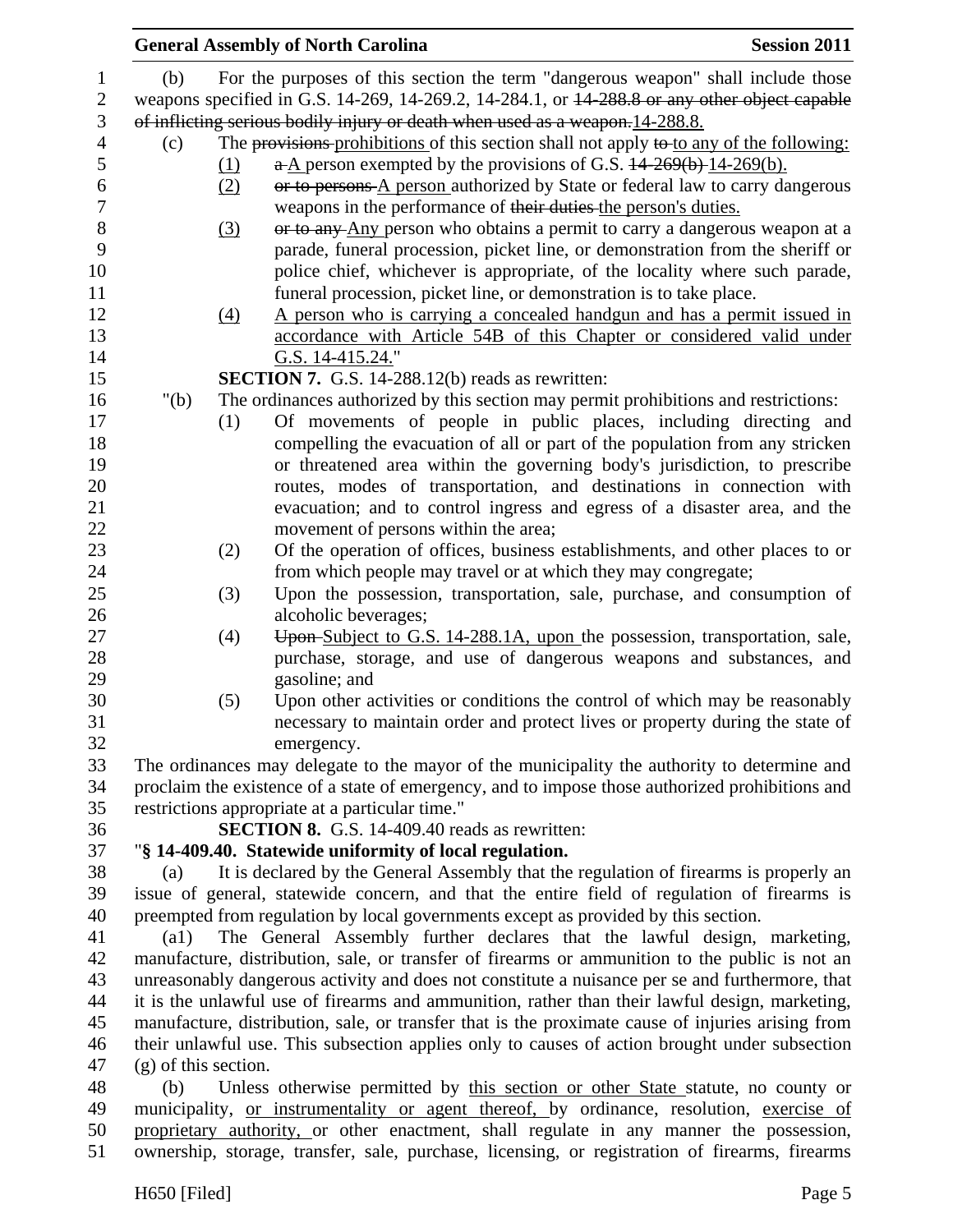ammunition, components of firearms, dealers in firearms, or dealers in handgun components or parts. (c) Notwithstanding subsection (b) of this section, a county or municipality, by zoning or other ordinance, may regulate or prohibit the sale of firearms at a location only if there is a lawful, general, similar regulation or prohibition of commercial activities at that location. Nothing in this subsection shall restrict the right of a county or municipality to adopt a general zoning plan that prohibits any commercial activity within a fixed distance of a school or other educational institution except with a special use permit issued for a commercial activity found not to pose a danger to the health, safety, or general welfare of persons attending the school or educational institution within the fixed distance.However, an ordinance that is designed or enforced effectively to restrict or prohibit the sale, purchase, transfer, manufacture, or display of firearms, ammunition, or firearm accessories that are otherwise lawful under the laws of this State is in conflict with this section and is void.

14 (d) No county or municipality, <u>or instrumentality or agent thereof</u>, by zoning or other ordinance, shall regulate in any manner firearms shows with regulations more stringent than those applying to shows of other types of items.

 (e) A county or municipality may regulate the transport, carrying, or possession of firearms by employees of the local unit of government in the course of their employment with that local unit of government.

- (f) Nothing contained in this section prohibits municipalities or counties from application of their authority under G.S. 153A-129, 160A-189, 14-269, 14-269.2, 14-269.3, 22 14-269.4, 14-277.2, 14-415.11, 14-415.23, including or from prohibiting the possession of firearms in public-owned buildings, on the grounds or parking areas of those buildings, or in public parks or recreation areas, buildings, except nothing in this subsection shall prohibit a 25 person from storing a firearm within a motor vehicle while the vehicle is on these grounds or areas. Nothing contained in this section prohibits municipalities or counties from exercising powers provided by law in declared states of emergency under Article 36A of this Chapter. in parking facilities within or attached to such buildings. A prohibition on firearms in publicly owned buildings shall not apply to business or residential lessees occupying the premises.
- (g) The authority to bring suit and the right to recover against any firearms or ammunition marketer, manufacturer, distributor, dealer, seller, or trade association by or on behalf of any governmental unit, created by or pursuant to an act of the General Assembly or the Constitution, or any department, agency, or authority thereof, for damages, abatement, injunctive relief, or any other remedy resulting from or relating to the lawful design, marketing, manufacture, distribution, sale, or transfer of firearms or ammunition to the public is reserved exclusively to the State. Any action brought by the State pursuant to this section shall be brought by the Attorney General on behalf of the State. This section shall not prohibit a political subdivision or local governmental unit from bringing an action against a firearms or ammunition marketer, manufacturer, distributor, dealer, seller, or trade association for breach of contract or warranty for defect of materials or workmanship as to firearms or ammunition purchased by the political subdivision or local governmental unit."
- 
- **SECTION 9.** G.S. 14-415.1 reads as rewritten:

## "**§ 14-415.1. Possession of firearms, etc., by felon prohibited.**

 (a) It shall be unlawful for any person who has been convicted of a felony to purchase, own, possess, or have in his custody, care, or control any firearm or any weapon of mass death and destruction as defined in G.S. 14-288.8(c). For the purposes of this section, a firearm is (i) any weapon, including a starter gun, which will or is designed to or may readily be converted to expel a projectile by the action of an explosive, or its frame or receiver, or (ii) any firearm muffler or firearm silencer. This section does not apply to an antique firearm, as defined in G.S. 14-409.11.

Every person violating the provisions of this section shall be punished as a Class G felon.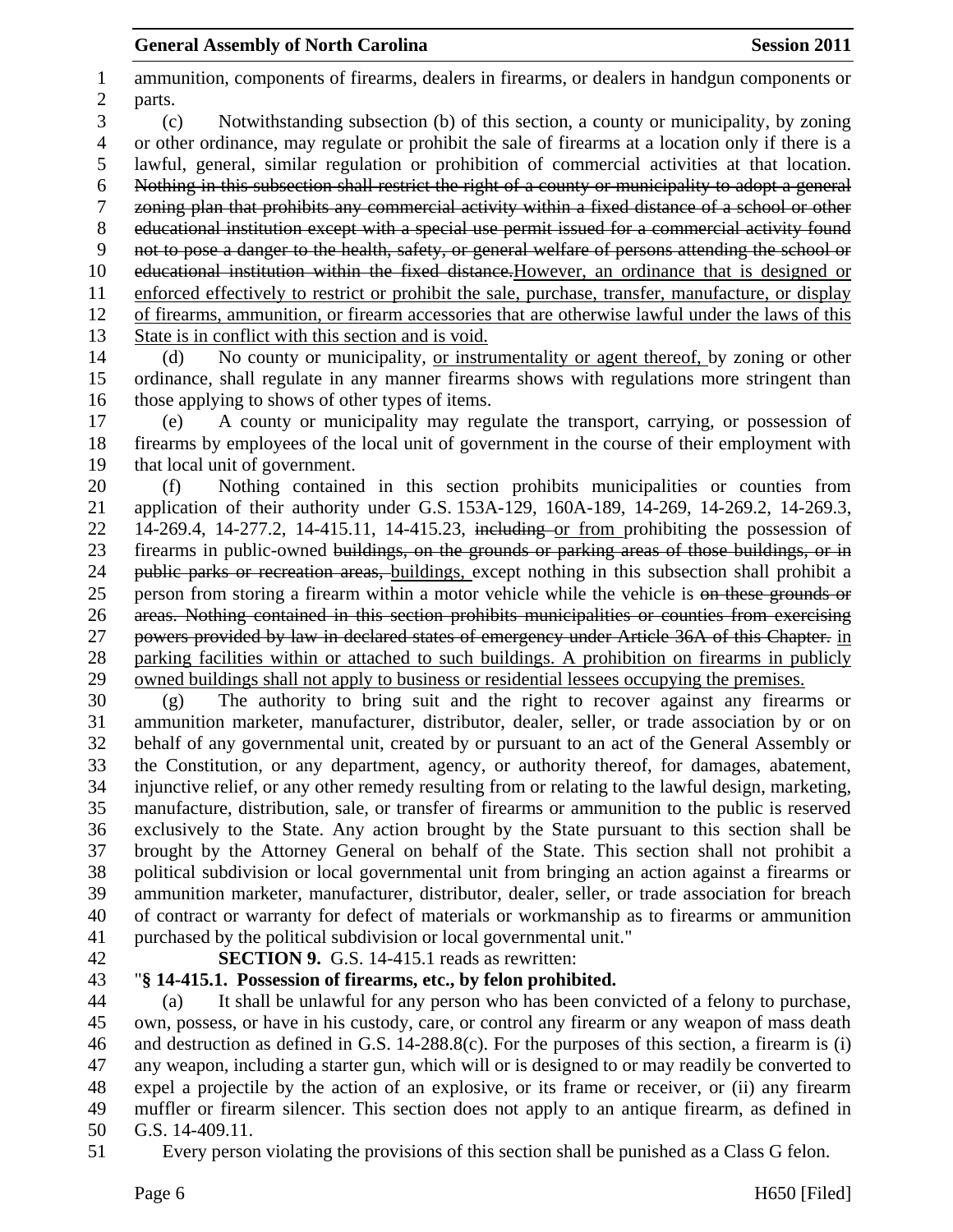|      | <b>General Assembly of North Carolina</b>                                                                                                                                                                                                                                                                                                                                                | <b>Session 2011</b> |
|------|------------------------------------------------------------------------------------------------------------------------------------------------------------------------------------------------------------------------------------------------------------------------------------------------------------------------------------------------------------------------------------------|---------------------|
| (b)  | Prior convictions which cause disentitlement under this section shall only include:<br>Felony convictions in North Carolina that occur before, on, or after<br>(1)<br>December 1, 1995; and                                                                                                                                                                                              |                     |
|      | (2)<br>Repealed by Session Laws 1995, c. 487, s. 3, effective December 1, 1995.<br>Violations of criminal laws of other states or of the United States that occur<br>(3)<br>before, on, or after December 1, 1995, and that are substantially similar to<br>the crimes covered in subdivision (1) which are punishable where committed<br>by imprisonment for a term exceeding one year. |                     |
|      | When a person is charged under this section, records of prior convictions of any offense,                                                                                                                                                                                                                                                                                                |                     |
|      | whether in the courts of this State, or in the courts of any other state or of the United States,                                                                                                                                                                                                                                                                                        |                     |
|      | shall be admissible in evidence for the purpose of proving a violation of this section. The term                                                                                                                                                                                                                                                                                         |                     |
|      | "conviction" is defined as a final judgment in any case in which felony punishment, or                                                                                                                                                                                                                                                                                                   |                     |
|      | imprisonment for a term exceeding one year, as the case may be, is permissible, authorized,                                                                                                                                                                                                                                                                                              |                     |
|      | without regard to the plea entered or to the sentence imposed. A judgment of a conviction of                                                                                                                                                                                                                                                                                             |                     |
|      | the defendant or a plea of guilty by the defendant to such an offense certified to a superior court                                                                                                                                                                                                                                                                                      |                     |
|      | of this State from the custodian of records of any state or federal court shall be prima facie                                                                                                                                                                                                                                                                                           |                     |
|      | evidence of the facts so certified.                                                                                                                                                                                                                                                                                                                                                      |                     |
| (c)  | The indictment charging the defendant under the terms of this section shall be                                                                                                                                                                                                                                                                                                           |                     |
|      | separate from any indictment charging him with other offenses related to or giving rise to a                                                                                                                                                                                                                                                                                             |                     |
|      | charge under this section. An indictment which charges the person with violation of this section                                                                                                                                                                                                                                                                                         |                     |
|      | must set forth the date that the prior offense was committed, the type of offense and the penalty                                                                                                                                                                                                                                                                                        |                     |
|      | therefor, and the date that the defendant was convicted or plead guilty to such offense, the                                                                                                                                                                                                                                                                                             |                     |
|      | identity of the court in which the conviction or plea of guilty took place and the verdict and                                                                                                                                                                                                                                                                                           |                     |
|      | judgment rendered therein.                                                                                                                                                                                                                                                                                                                                                               |                     |
| (d)  | This section does not apply to a person whose firearms rights have been restored<br>under G.S. 14-415.4, unless the person is convicted of a subsequent felony after the petition to                                                                                                                                                                                                     |                     |
|      | restore the person's firearms rights is granted. who, pursuant to the law of the jurisdiction in                                                                                                                                                                                                                                                                                         |                     |
|      | which the conviction occurred, has been pardoned or has had his or her firearms rights restored.                                                                                                                                                                                                                                                                                         |                     |
| (e)  | This section does not apply and there is no disentitlement under this section if the                                                                                                                                                                                                                                                                                                     |                     |
|      | felony conviction is a violation under the laws of North Carolina, another state, or the United                                                                                                                                                                                                                                                                                          |                     |
|      | States that pertains to antitrust violations, unfair trade practices, or restraints of trade."                                                                                                                                                                                                                                                                                           |                     |
|      | <b>SECTION 10.</b> G.S. 14-415.11 $(c)$ reads as rewritten.                                                                                                                                                                                                                                                                                                                              |                     |
| "(c) | A permit does not authorize a person to carry a concealed handgun in the areas                                                                                                                                                                                                                                                                                                           |                     |
|      | prohibited by G.S. 14-269.2, 14-269.3, 14-269.4, and 14-277.2, in an area prohibited by rule                                                                                                                                                                                                                                                                                             |                     |
|      | adopted under G.S. 120-32.1, G.S. 14-269.2 and G.S. 14-269.4, in any area prohibited by 18                                                                                                                                                                                                                                                                                               |                     |
|      | U.S.C. § 922 or any other federal law, in a law enforcement or correctional facility, in a                                                                                                                                                                                                                                                                                               |                     |
|      | building housing only State or federal offices, in an office of the State or federal government                                                                                                                                                                                                                                                                                          |                     |
|      | that is not located in a building exclusively occupied by the State or federal government, a                                                                                                                                                                                                                                                                                             |                     |
|      | financial institution, or on any other premises, except state-owned rest areas or state-owned rest                                                                                                                                                                                                                                                                                       |                     |
|      | stops along the highways, or on any private premises where notice that carrying a concealed                                                                                                                                                                                                                                                                                              |                     |
|      | handgun is prohibited by the posting of a conspicuous notice or statement by the person in legal                                                                                                                                                                                                                                                                                         |                     |
|      | possession or control of the premises. It shall be unlawful for a person, with or without a                                                                                                                                                                                                                                                                                              |                     |
|      | permit, to carry a concealed handgun while consuming alcohol or at any time while the person                                                                                                                                                                                                                                                                                             |                     |
|      | has remaining in his body any alcohol or in his blood a controlled substance previously<br>consumed, but a person does not violate this condition if a controlled substance in his blood                                                                                                                                                                                                 |                     |
|      | was lawfully obtained and taken in therapeutically appropriate amounts-amounts or if the                                                                                                                                                                                                                                                                                                 |                     |
|      | person is on the person's own property."                                                                                                                                                                                                                                                                                                                                                 |                     |
|      |                                                                                                                                                                                                                                                                                                                                                                                          |                     |

48 **SECTION 11.** G.S. 14-415.12 reads as rewritten:<br>49 <sup>"</sup>§ 14-415.12. Criteria to qualify for the issuance of a perm "**§ 14-415.12. Criteria to qualify for the issuance of a permit.**

 (a) The sheriff shall issue a permit to an applicant if the applicant qualifies under the following criteria: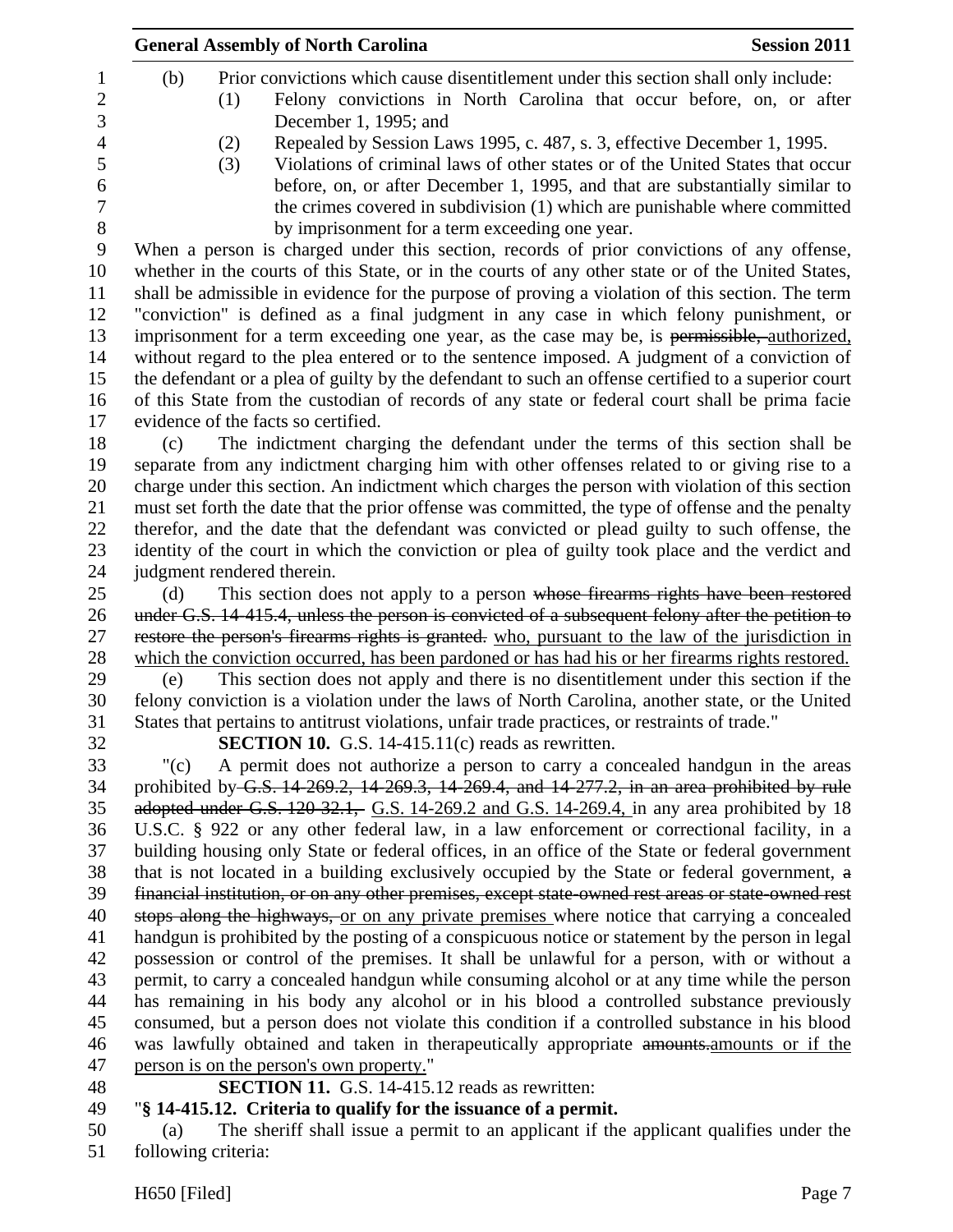|     |                   | <b>General Assembly of North Carolina</b>                                                                                                                                                                                                                                                                                                                                                                                                                                                                                                                                                                                            | <b>Session 2011</b> |
|-----|-------------------|--------------------------------------------------------------------------------------------------------------------------------------------------------------------------------------------------------------------------------------------------------------------------------------------------------------------------------------------------------------------------------------------------------------------------------------------------------------------------------------------------------------------------------------------------------------------------------------------------------------------------------------|---------------------|
|     | (1)               | The applicant is a citizen of the United States and has been a resident of the<br>State 30 days or longer immediately preceding the filing of the application.                                                                                                                                                                                                                                                                                                                                                                                                                                                                       |                     |
|     | (2)               | The applicant is 21 years of age or older.                                                                                                                                                                                                                                                                                                                                                                                                                                                                                                                                                                                           |                     |
|     | $\left(3\right)$  | The applicant does not suffer from a physical or mental infirmity that                                                                                                                                                                                                                                                                                                                                                                                                                                                                                                                                                               |                     |
|     |                   | prevents the safe handling of a handgun.                                                                                                                                                                                                                                                                                                                                                                                                                                                                                                                                                                                             |                     |
|     | (4)               | The applicant has successfully completed an approved firearms safety and<br>training course which involves the actual firing of handguns and instruction<br>in the laws of this State governing the carrying of a concealed handgun and<br>the use of deadly force. The North Carolina Criminal Justice Education and<br>Training Standards Commission shall prepare and publish general guidelines<br>for courses and qualifications of instructors which would satisfy the<br>requirements of this subdivision. An approved course shall be any course<br>which satisfies the requirements of this subdivision and is certified or |                     |
|     |                   | sponsored by:                                                                                                                                                                                                                                                                                                                                                                                                                                                                                                                                                                                                                        |                     |
|     |                   | The North Carolina Criminal Justice Education and Training<br>a.                                                                                                                                                                                                                                                                                                                                                                                                                                                                                                                                                                     |                     |
|     |                   | Standards Commission,                                                                                                                                                                                                                                                                                                                                                                                                                                                                                                                                                                                                                |                     |
|     |                   | The National Rifle Association, or<br>$\mathbf b$ .                                                                                                                                                                                                                                                                                                                                                                                                                                                                                                                                                                                  |                     |
|     |                   | A law enforcement agency, college, private or public institution or<br>$\mathbf{c}$ .                                                                                                                                                                                                                                                                                                                                                                                                                                                                                                                                                |                     |
|     |                   | organization, or firearms training school, taught by instructors<br>certified by the North Carolina Criminal Justice Education and                                                                                                                                                                                                                                                                                                                                                                                                                                                                                                   |                     |
|     |                   | Training Standards Commission or the National Rifle Association.                                                                                                                                                                                                                                                                                                                                                                                                                                                                                                                                                                     |                     |
|     |                   | Every instructor of an approved course shall file a copy of the firearms                                                                                                                                                                                                                                                                                                                                                                                                                                                                                                                                                             |                     |
|     |                   | course description, outline, and proof of certification annually, or upon                                                                                                                                                                                                                                                                                                                                                                                                                                                                                                                                                            |                     |
|     |                   | modification of the course if more frequently, with the North Carolina                                                                                                                                                                                                                                                                                                                                                                                                                                                                                                                                                               |                     |
|     |                   | Criminal Justice Education and Training Standards Commission.                                                                                                                                                                                                                                                                                                                                                                                                                                                                                                                                                                        |                     |
|     | (5)               | The applicant is not disqualified under subsection (b) of this section.                                                                                                                                                                                                                                                                                                                                                                                                                                                                                                                                                              |                     |
| (b) |                   | The sheriff shall deny a permit to an applicant who:                                                                                                                                                                                                                                                                                                                                                                                                                                                                                                                                                                                 |                     |
|     | (1)               | Is ineligible to own, possess, possess or receive a firearm under the                                                                                                                                                                                                                                                                                                                                                                                                                                                                                                                                                                |                     |
|     |                   | provisions of State or federal law.                                                                                                                                                                                                                                                                                                                                                                                                                                                                                                                                                                                                  |                     |
|     | $\left( 2\right)$ | Is under indictment or against whom a finding of probable cause exists for a                                                                                                                                                                                                                                                                                                                                                                                                                                                                                                                                                         |                     |
|     |                   | felony.                                                                                                                                                                                                                                                                                                                                                                                                                                                                                                                                                                                                                              |                     |
|     | (3)               | Has been adjudicated guilty in any court of a felony, unless: (i) the felony is                                                                                                                                                                                                                                                                                                                                                                                                                                                                                                                                                      |                     |
|     |                   | an offense that pertains to antitrust violations, unfair trade practices, or                                                                                                                                                                                                                                                                                                                                                                                                                                                                                                                                                         |                     |
|     |                   | restraints of trade, or (ii) the person's firearms rights have been restored                                                                                                                                                                                                                                                                                                                                                                                                                                                                                                                                                         |                     |
|     |                   | pursuant to G.S. 14-415.4.                                                                                                                                                                                                                                                                                                                                                                                                                                                                                                                                                                                                           |                     |
|     | (4)               | Is a fugitive from justice.                                                                                                                                                                                                                                                                                                                                                                                                                                                                                                                                                                                                          |                     |
|     | (5)               | Is an unlawful user of, or addicted to marijuana, alcohol, or any depressant,                                                                                                                                                                                                                                                                                                                                                                                                                                                                                                                                                        |                     |
|     |                   | stimulant, or narcotic drug, or any other controlled substance as defined in<br>21 U.S.C. § 802.                                                                                                                                                                                                                                                                                                                                                                                                                                                                                                                                     |                     |
|     | (6)               | Is currently, or has been previously adjudicated by a court or                                                                                                                                                                                                                                                                                                                                                                                                                                                                                                                                                                       |                     |
|     |                   | administratively determined by a governmental agency whose decisions are                                                                                                                                                                                                                                                                                                                                                                                                                                                                                                                                                             |                     |
|     |                   | subject to judicial review to be, lacking mental capacity or mentally ill.                                                                                                                                                                                                                                                                                                                                                                                                                                                                                                                                                           |                     |
|     |                   | Receipt of previous consultative services or outpatient treatment alone shall                                                                                                                                                                                                                                                                                                                                                                                                                                                                                                                                                        |                     |
|     |                   | not disqualify an applicant under this subdivision.                                                                                                                                                                                                                                                                                                                                                                                                                                                                                                                                                                                  |                     |
|     | $\leftrightarrow$ | Is or has been discharged from the armed forces under conditions other than                                                                                                                                                                                                                                                                                                                                                                                                                                                                                                                                                          |                     |
|     |                   | honorable.                                                                                                                                                                                                                                                                                                                                                                                                                                                                                                                                                                                                                           |                     |
|     | (8)               | Is or has been adjudicated guilty of or received a prayer for judgment                                                                                                                                                                                                                                                                                                                                                                                                                                                                                                                                                               |                     |
|     |                   | continued or suspended sentence for one or more crimes of violence                                                                                                                                                                                                                                                                                                                                                                                                                                                                                                                                                                   |                     |
|     |                   | constituting a misdemeanor, including but not limited to, a violation of a                                                                                                                                                                                                                                                                                                                                                                                                                                                                                                                                                           |                     |
|     |                   | misdemeanor under Article 8 of Chapter 14 of the General Statutes, or a                                                                                                                                                                                                                                                                                                                                                                                                                                                                                                                                                              |                     |
|     |                   | violation of a misdemeanor under G.S. 14-225.2, 14-226.1, 14-258.1,                                                                                                                                                                                                                                                                                                                                                                                                                                                                                                                                                                  |                     |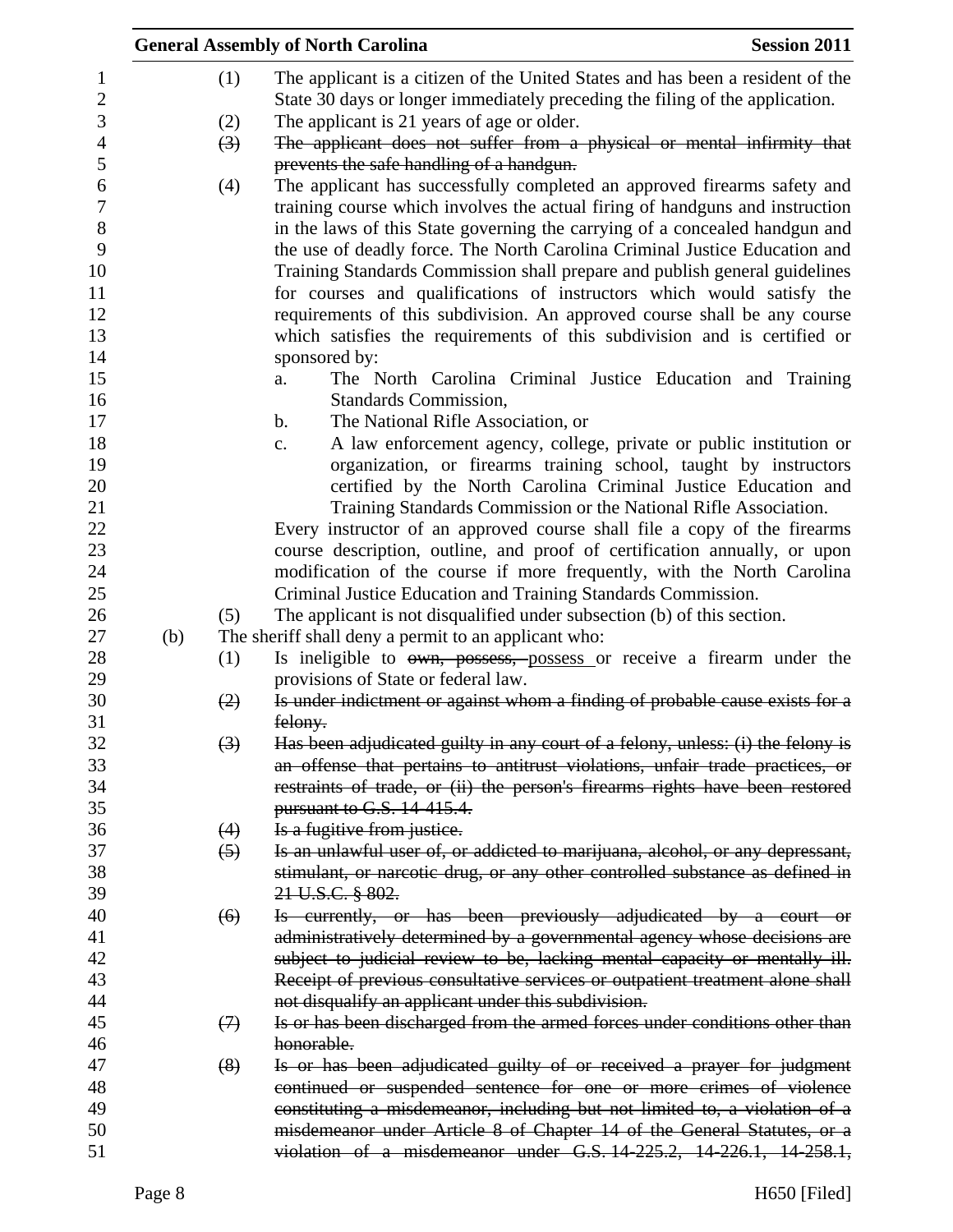|                |                                       | <b>General Assembly of North Carolina</b>                   | <b>Session 2011</b>                                                                                           |
|----------------|---------------------------------------|-------------------------------------------------------------|---------------------------------------------------------------------------------------------------------------|
| $\mathbf{1}$   |                                       |                                                             | 14-269.2, 14-269.3, 14-269.4, 14-269.6, 14-276.1, 14-277, 14-277.1,                                           |
| $\sqrt{2}$     |                                       |                                                             | 14-277.2, 14-277.3A, 14-281.1, 14-283, 14-288.2, 14-288.4(a)(1) or (2),                                       |
| 3              |                                       |                                                             | 14-288.6, 14-288.9, 14-288.12, 14-288.13, 14-288.14, 14-318.2,                                                |
| $\overline{4}$ |                                       | 14-415.21(b), 14-415.26(d), or former G.S. 14-277.3.        |                                                                                                               |
| 5              | $\left( \Theta \right)$               |                                                             | Has had entry of a prayer for judgment continued for a criminal offense                                       |
| 6              |                                       |                                                             | which would disqualify the person from obtaining a concealed handgun                                          |
| 7              |                                       | permit.                                                     |                                                                                                               |
| 8              | (10)                                  |                                                             | Is free on bond or personal recognizance pending trial, appeal, or sentencing                                 |
| 9              |                                       |                                                             | for a crime which would disqualify him from obtaining a concealed handgun                                     |
| 10             |                                       | permit.                                                     |                                                                                                               |
| 11             | (11)                                  |                                                             | Has been convicted of an impaired driving offense under G.S. 20-138.1,                                        |
| 12             |                                       |                                                             | 20-138.2, or 20-138.3 within three years prior to the date on which the                                       |
| 13             |                                       | application is submitted.                                   |                                                                                                               |
| 14             | (c)                                   |                                                             | An applicant shall not be ineligible to receive a concealed carry permit under                                |
| 15             |                                       |                                                             | subdivision (6) of subsection (b) of this section because of involuntary commitment to mental                 |
| 16             |                                       |                                                             | health services if the individual's rights have been restored under G.S. 122C-54.1. Receipt of                |
| 17             |                                       |                                                             | previous consultative services or outpatient treatment alone shall not disqualify an applicant                |
| 18             | under any provision of this section." |                                                             |                                                                                                               |
| 19             |                                       | <b>SECTION 12.</b> G.S. 14-415.13(a)(5) reads as rewritten: |                                                                                                               |
| 20             | "(a)                                  |                                                             | A person shall apply to the sheriff of the county in which the person resides to                              |
| 21             |                                       |                                                             | obtain a concealed handgun permit. The applicant shall submit to the sheriff all of the                       |
| 22             | following:                            |                                                             |                                                                                                               |
| 23             |                                       |                                                             |                                                                                                               |
| 24             | (5)                                   |                                                             | A release, in a form to be prescribed by the Administrative Office of the                                     |
| 25             |                                       |                                                             | Courts, that authorizes and requires disclosure to the sheriff of any records                                 |
| 26             |                                       |                                                             | concerning the mental health or capacity of the applicant.applicant to be                                     |
| 27             |                                       |                                                             | used for the sole purpose of determining whether the applicant is                                             |
| 28             |                                       |                                                             | disqualified for a permit under the provisions of G.S. 14-415.12."                                            |
| 29             |                                       | <b>SECTION 13.</b> G.S. 14-415.14(b) reads as rewritten:    |                                                                                                               |
| 30             | " $(b)$                               |                                                             | The permit application shall also contain a warning substantially as follows:                                 |
| 31             |                                       |                                                             | "CAUTION: Federal law and State law on the possession of handguns and firearms may                            |
| 32             |                                       |                                                             | differ. If you are prohibited by federal law from possessing a handgun or a firearm, you may be               |
| 33             |                                       |                                                             | prosecuted in federal court. A State permit is not a defense to a federal prosecution."                       |
| 34             |                                       | <b>SECTION 14.</b> G.S. 14-415.15 reads as rewritten:       |                                                                                                               |
| 35             |                                       | "§ 14-415.15. Issuance or denial of permit.                 |                                                                                                               |
| 36             | (a)                                   |                                                             | Except as permitted under subsection (b) of this section, within $90-45$ days after                           |
| 37             |                                       |                                                             | receipt of the items listed in G.S. 14-415.13 from an applicant, the sheriff shall either issue or            |
| 38             |                                       |                                                             | deny the permit. The sheriff may conduct any investigation necessary to determine the                         |
| 39             |                                       |                                                             | qualification or competency of the person applying for the permit, including record checks.                   |
| 40             | (b)                                   |                                                             | Upon presentment to the sheriff of the items required under G.S. $14-415.13$ (a)(1),                          |
| 41             |                                       |                                                             | (2), and (3), the sheriff may issue a temporary permit for a period not to exceed $90\overline{45}$ days to a |
| 42             |                                       |                                                             | person who the sheriff reasonably believes is in an emergency situation that may constitute a                 |
| 43             |                                       |                                                             | risk of safety to the person, the person's family or property. The applicant may submit proof of              |
| 44             |                                       |                                                             | a protective order issued under G.S. 50B-3 for the protection of the applicant as evidence of an              |
| 45             |                                       |                                                             | emergency situation. The temporary permit may not be renewed and may be revoked by the                        |
| 46             | sheriff without a hearing.            |                                                             |                                                                                                               |
| 47             | (c)                                   |                                                             | A person's application for a permit shall be denied only if the applicant fails to                            |
| 48             |                                       |                                                             | qualify under the criteria listed in this Article. If the sheriff denies the application for a permit,        |
| 49             |                                       |                                                             | the sheriff shall, within $90-45$ days, notify the applicant in writing, stating the grounds for              |
| 50             |                                       |                                                             | denial. An applicant may appeal the denial, revocation, or nonrenewal of a permit by                          |
| 51             |                                       |                                                             | petitioning a district court judge of the district in which the application was filed. The                    |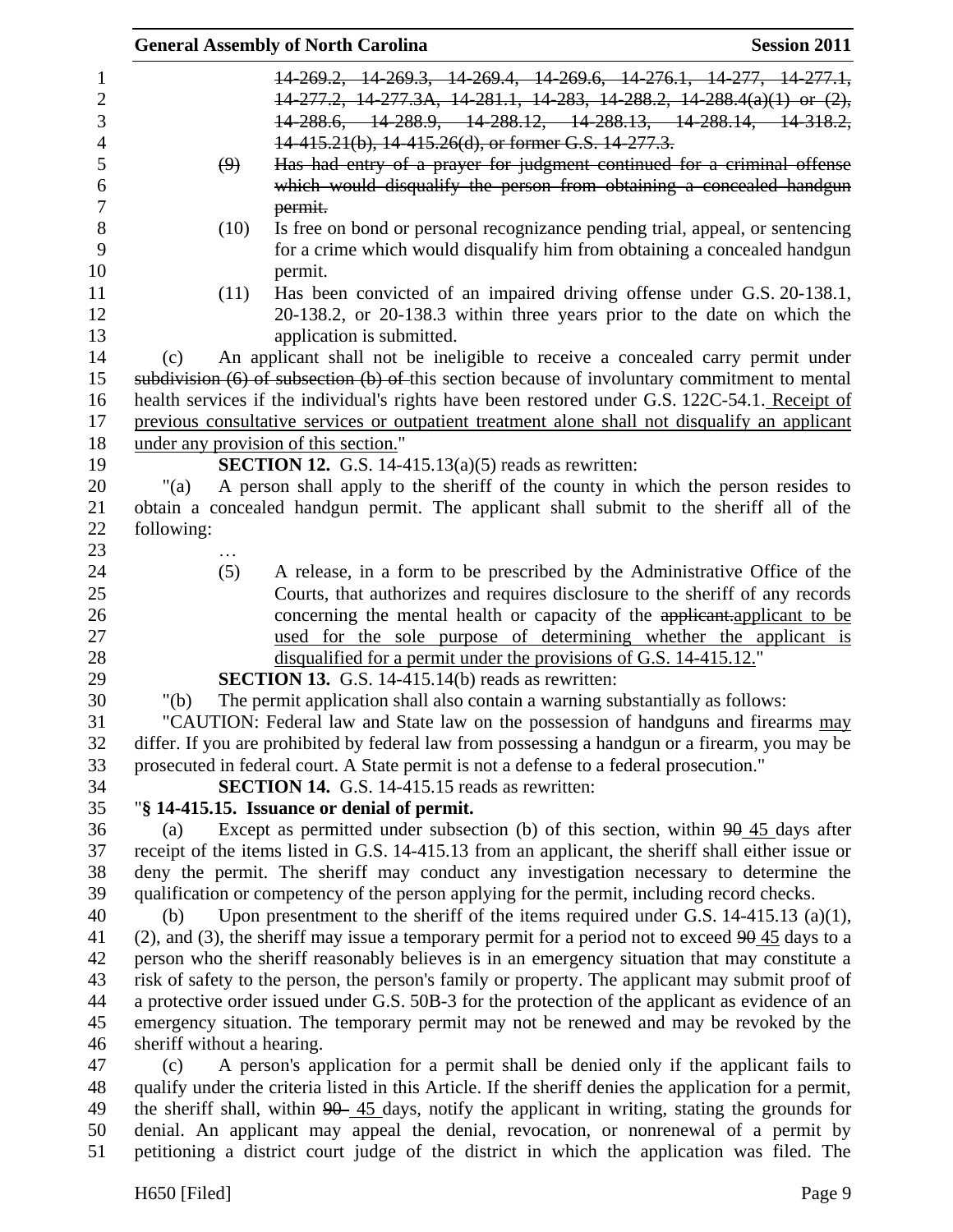## **General Assembly of North Carolina Session 2011**

 determination by the court, on appeal, shall be upon the facts, facts and the law, and the reasonableness of the sheriff's refusal. sheriff's refusal shall be sustained only if the sheriff has demonstrated that the applicant is prohibited from receiving or possessing a firearm by a provision of federal or State law, is currently the subject of criminal or other proceedings that could lead to such a prohibition, or otherwise fails to meet the criteria of this section. The determination by the court shall be final.is an appealable final order."

**SECTION 15.** G.S. 14-415.16 reads as rewritten:

# "**§ 14-415.16. Renewal of permit.**

 (a) At least 45 days prior to the expiration date of a permit, the sheriff of the county where the permit was issued shall send a written notice to the permittee explaining that the permit is about to expire and including information about the requirements for renewal of the permit. The notice shall be sent by first class mail to the last known address of the permittee. Failure to receive a renewal notice shall not relieve a permittee of requirements imposed in this section for renewal of the permit.

 (b) The holder of a permit shall apply to renew the permit within the 90-day period prior to its expiration date by filing with the sheriff of the county in which the person resides a 17 renewal form provided by the sheriff's office, a notarized an affidavit stating that the permittee remains qualified under the criteria provided in this Article, a newly administered full set of the permittee's fingerprints, and a renewal fee.

 (c) Upon receipt of the completed renewal application, including the permittee's 21 <del>fingerprints, application and the appropriate payment</del> of fees, the sheriff shall determine if the permittee remains qualified to hold a permit in accordance with the provisions of G.S. 14-415.12. The permittee's criminal history shall be updated, including with another inquiry of the National Instant Criminal Background Check System (NICS), and the sheriff may waive the requirement of taking another firearms safety and training course. If the permittee applies for a renewal of the permit within the 90-day period prior to its expiration date and if the permittee remains qualified to have a permit under G.S. 14-415.12, the sheriff shall renew the permit. The permit of a permittee who complies with this section shall remain valid beyond the expiration date of the permit until the permittee either receives a renewal permit or is denied a renewal permit by the sheriff.

 (d) No fingerprints shall be required for a renewal permit if the applicant's fingerprints were submitted to the State Bureau of Investigation after June 30, 2001, on the Automated Fingerprint Information System (AFIS) as prescribed by the State Bureau of Investigation.

 (e) If the permittee does not apply to renew the permit prior to its expiration date, but does apply to renew the permit within 60 days after the permit expires, the sheriff may waive the requirement of taking another firearms safety and training course. This subsection does not extend the expiration date of the permit."

**SECTION 16.** G.S. 14-415.17 reads as rewritten:

### "**§ 14-415.17. Permit; sheriff to retain and make available to law enforcement agencies a list of permittees.**

 The permit shall be in a certificate form, as prescribed by the Administrative Office of the Courts, that is approximately the size of a North Carolina drivers license. It shall bear the signature, name, address, date of birth, and social security number of the permittee, and the drivers license identification number used in applying for the permit. The sheriff shall maintain 45 a listing listing, including the identifying information, of those persons who are issued a permit 46 and any pertinent information regarding the issued permit. permit. The permit information shall be available upon request to all State and local law enforcement agencies.

 Within five days of the date a permit is issued, the sheriff shall send a copy of the permit to the State Bureau of Investigation. The State Bureau of Investigation shall make this information available to law enforcement officers and clerks of court on a statewide system."

**SECTION 17.** G.S. 14-415.18(a) reads as rewritten: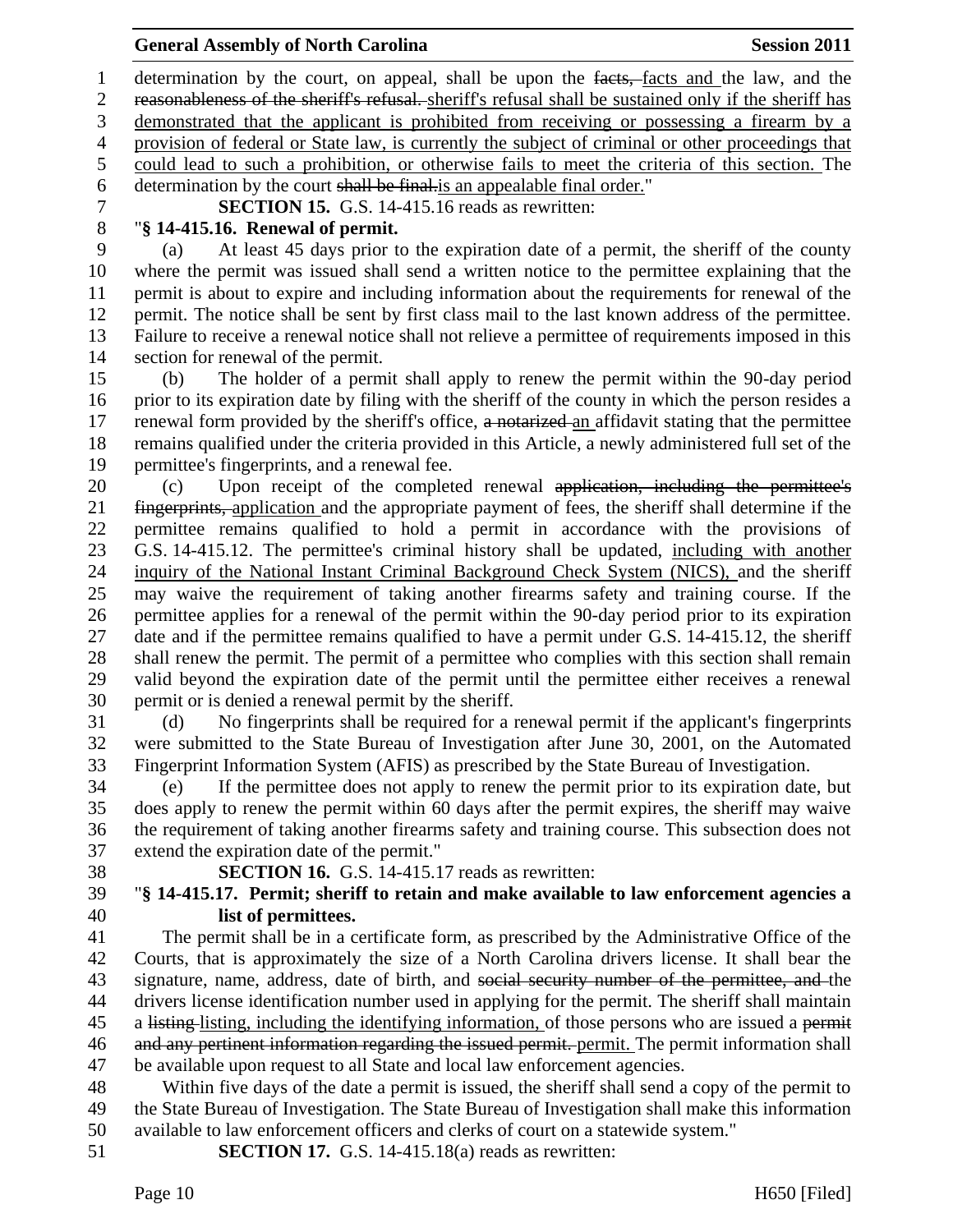|                           |     | <b>General Assembly of North Carolina</b>                                                                                                                                                           | <b>Session 2011</b> |
|---------------------------|-----|-----------------------------------------------------------------------------------------------------------------------------------------------------------------------------------------------------|---------------------|
| " $(a)$                   |     | The sheriff of the county where the permit was issued or the sheriff of the county<br>where the person resides may revoke a permit subsequent to a hearing for any of the following                 |                     |
| reasons:                  |     |                                                                                                                                                                                                     |                     |
|                           | (1) | Fraud or intentional or and material misrepresentation in the obtaining of a<br>permit.                                                                                                             |                     |
|                           | (2) | Misuse of a permit, including lending or giving a permit to another person,<br>duplicating materially altering a permit, or using a permit with the intent to                                       |                     |
|                           |     | unlawfully cause harm to a person or property.                                                                                                                                                      |                     |
|                           | (3) | The doing of an act or existence of a condition which would have been                                                                                                                               |                     |
|                           |     | grounds for the denial of the permit by the sheriff.                                                                                                                                                |                     |
|                           | (4) | The violation of any of the terms of this Article.                                                                                                                                                  |                     |
|                           | (5) | The applicant is adjudicated guilty of or receives a prayer for judgment                                                                                                                            |                     |
|                           |     | continued for a crime which would have disqualified the applicant from                                                                                                                              |                     |
|                           |     | initially receiving a permit.                                                                                                                                                                       |                     |
|                           |     | A permittee may appeal the revocation, or nonrenewal of a permit by petitioning a district                                                                                                          |                     |
|                           |     | court judge of the district in which the applicant resides. The determination by the court, on<br>appeal, shall be upon the facts, facts and the law, and the reasonableness of the sheriff's       |                     |
|                           |     | refusal the sheriff's refusal shall be sustained only if the sheriff demonstrates that the permittee                                                                                                |                     |
|                           |     | is or has become disqualified for a permit under the terms of this section."                                                                                                                        |                     |
|                           |     | <b>SECTION 18.</b> G.S. 14-415.21 is repealed.                                                                                                                                                      |                     |
|                           |     | <b>SECTION 19.</b> G.S. 14-415.24 reads as rewritten:                                                                                                                                               |                     |
|                           |     | "§ 14-415.24. Reciprocity; out-of-state handgun permits.                                                                                                                                            |                     |
| (a)                       |     | A valid concealed handgun permit or license issued by another state is valid in                                                                                                                     |                     |
|                           |     | North Carolina if that state grants the same right to residents of North Carolina who have valid                                                                                                    |                     |
|                           |     | concealed handgun permits issued pursuant to this Article in their possession while carrying                                                                                                        |                     |
|                           |     | concealed weapons in that state. North Carolina.                                                                                                                                                    |                     |
| $\left(\mathbf{b}\right)$ |     | The Attorney General shall maintain a registry of states that meet the requirements                                                                                                                 |                     |
|                           |     | of this section on the North Carolina Criminal Information Network and make the registry                                                                                                            |                     |
|                           |     | available to law enforcement officers for investigative purposes.                                                                                                                                   |                     |
| (c)                       |     | Every 12 months after the effective date of this subsection, the Department of                                                                                                                      |                     |
|                           |     | Justice shall make written inquiry of the concealed handgun permitting authorities in each other<br>state as to: (i) whether a North Carolina resident may carry a concealed handgun in their state |                     |
|                           |     | based upon having a valid North Carolina concealed handgun permit and (ii) whether a North                                                                                                          |                     |
|                           |     | Carolina resident may apply for a concealed handgun permit in that state based upon having a                                                                                                        |                     |
|                           |     | valid North Carolina concealed handgun permit. The Department of Justice shall attempt to                                                                                                           |                     |
|                           |     | secure from each state permission for North Carolina residents who hold a valid North Carolina                                                                                                      |                     |
|                           |     | concealed handgun permit to carry a concealed handgun in that state, either on the basis of the                                                                                                     |                     |
|                           |     | North Carolina permit or on the basis that the North Carolina permit is sufficient to permit the                                                                                                    |                     |
|                           |     | issuance of a similar license or permit by the other state."                                                                                                                                        |                     |
|                           |     | <b>SECTION 20.</b> G.S. 50B-3.1 reads as rewritten:                                                                                                                                                 |                     |
|                           |     | "§ 50B-3.1. Surrender and disposal of firearms; violations; exemptions.                                                                                                                             |                     |
| (a)                       |     | Required Surrender of Firearms. - Upon issuance of an emergency or ex parte order                                                                                                                   |                     |
|                           |     | pursuant to this Chapter, the court shall order the defendant to surrender to the sheriff all                                                                                                       |                     |
|                           |     | firearms, machine guns, ammunition, permits to purchase firearms, and permits to carry                                                                                                              |                     |
|                           |     | concealed firearms that are in the care, custody, possession, ownership, or control of the                                                                                                          |                     |
|                           |     | defendant if the court finds any of the following factors:                                                                                                                                          |                     |
|                           | (1) | The use or threatened use of a deadly weapon by the defendant or a pattern                                                                                                                          |                     |
|                           |     | of prior conduct involving the use or threatened use of violence with a                                                                                                                             |                     |
|                           |     | firearm against persons.                                                                                                                                                                            |                     |
|                           | (2) | Threats to seriously injure or kill the aggrieved party or minor child by the                                                                                                                       |                     |
|                           |     | defendant.                                                                                                                                                                                          |                     |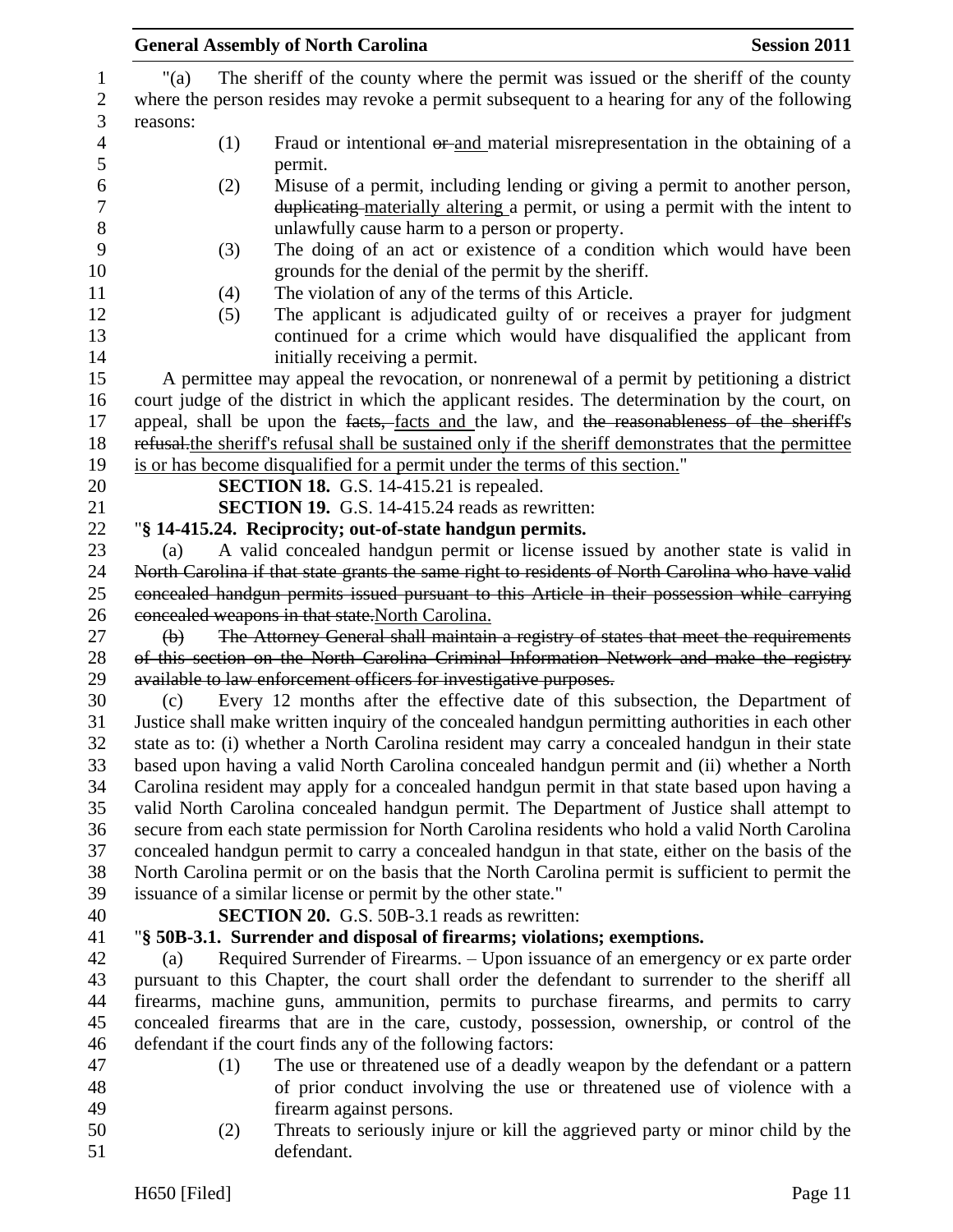|     | <b>General Assembly of North Carolina</b>                                                                                                                                                           | <b>Session 2011</b> |
|-----|-----------------------------------------------------------------------------------------------------------------------------------------------------------------------------------------------------|---------------------|
| (3) | Threats to commit suicide by the defendant.                                                                                                                                                         |                     |
| (4) | Serious injuries inflicted upon the aggrieved party or minor child by the<br>defendant.                                                                                                             |                     |
| (b) | Ex Parte or Emergency Hearing. – The court shall inquire of the plaintiff, at the ex                                                                                                                |                     |
|     | parte or emergency hearing, the presence of, ownership of, or otherwise access to firearms by                                                                                                       |                     |
|     | the defendant, as well as ammunition, permits to purchase firearms, and permits to carry                                                                                                            |                     |
|     | concealed firearms, and include, whenever possible, identifying information regarding the                                                                                                           |                     |
|     | description, number, and location of firearms, ammunition, and permits in the order.                                                                                                                |                     |
| (c) | Ten-Day Hearing. – The court, at the 10-day hearing, shall inquire of the defendant                                                                                                                 |                     |
|     | the presence of, ownership of, or otherwise access to firearms by the defendant, as well as                                                                                                         |                     |
|     | ammunition, permits to purchase firearms, and permits to carry concealed firearms, and                                                                                                              |                     |
|     | include, whenever possible, identifying information regarding the description, number, and                                                                                                          |                     |
|     | location of firearms, ammunition, and permits in the order.                                                                                                                                         |                     |
| (d) | Surrender. – Upon service of the order, the defendant shall immediately surrender to                                                                                                                |                     |
|     | the sheriff possession of all firearms, machine guns, ammunition, permits to purchase firearms,<br>and permits to carry concealed firearms that are in the care, custody, possession, ownership, or |                     |
|     | control of the defendant. In the event that weapons cannot be surrendered at the time the order                                                                                                     |                     |
|     | is served, the defendant shall surrender the firearms, ammunitions, and permits to the sheriff                                                                                                      |                     |
|     | within 24 hours of service at a time and place specified by the sheriff. The sheriff shall store the                                                                                                |                     |
|     | firearms or contract with a licensed firearms dealer to provide storage.                                                                                                                            |                     |
| (1) | If the court orders the defendant to surrender firearms, ammunition, and                                                                                                                            |                     |
|     | permits, the court shall inform the plaintiff and the defendant of the terms of                                                                                                                     |                     |
|     | the protective order and include these terms on the face of the order,                                                                                                                              |                     |
|     | including that the defendant is prohibited from owning, possessing,                                                                                                                                 |                     |
|     | purchasing, or receiving or attempting to own, possess, purchase, or receive                                                                                                                        |                     |
|     | a firearm for so long as the protective order or any successive protective                                                                                                                          |                     |
|     | order is in effect. The terms of the order shall include instructions as to how                                                                                                                     |                     |
|     | the defendant may request retrieval of any firearms, ammunition, and                                                                                                                                |                     |
|     | permits surrendered to the sheriff when the protective order is no longer in                                                                                                                        |                     |
|     | effect. The terms shall also include notice of the penalty for violation of                                                                                                                         |                     |
|     | G.S. 14-269.8.<br>The sheriff may charge the defendant a reasonable fee for the storage of any                                                                                                      |                     |
| (2) | firearms and ammunition taken pursuant to a protective order. The fees are                                                                                                                          |                     |
|     | payable to the sheriff. The sheriff shall transmit the proceeds of these fees to                                                                                                                    |                     |
|     | the county finance officer. The fees shall be used by the sheriff to pay the                                                                                                                        |                     |
|     | costs of administering this section and for other law enforcement purposes.                                                                                                                         |                     |
|     | to offset the cost of storage and in no instance may they exceed the actual                                                                                                                         |                     |
|     | storage costs. The county shall expend the restricted funds for these purposes                                                                                                                      |                     |
|     | this purpose only. The sheriff shall not release firearms, ammunition, or                                                                                                                           |                     |
|     | permits without a court order granting the release. The defendant must remit                                                                                                                        |                     |
|     | all fees owed prior to the authorized return of any firearms, ammunition, or                                                                                                                        |                     |
|     | permits. The sheriff shall not incur any civil or criminal liability for alleged                                                                                                                    |                     |
|     | damage or deterioration due to storage or transportation of any firearms or                                                                                                                         |                     |
|     | ammunition held pursuant to this section.                                                                                                                                                           |                     |
| (e) | Retrieval. – If the court does not enter a protective order when the ex parte or<br>emergency order expires, expires and does not otherwise find the defendant is precluded from                    |                     |
|     | possessing or receiving a firearm pursuant to State or federal law, the court shall enter an order                                                                                                  |                     |
|     | directing the return of any firearms surrendered or seized pursuant to this section to the                                                                                                          |                     |
|     | defendant, and the defendant may retrieve any weapons surrendered to the sheriff unless the                                                                                                         |                     |
|     | court finds that the defendant is precluded from owning or possessing a firearm pursuant to                                                                                                         |                     |
|     |                                                                                                                                                                                                     |                     |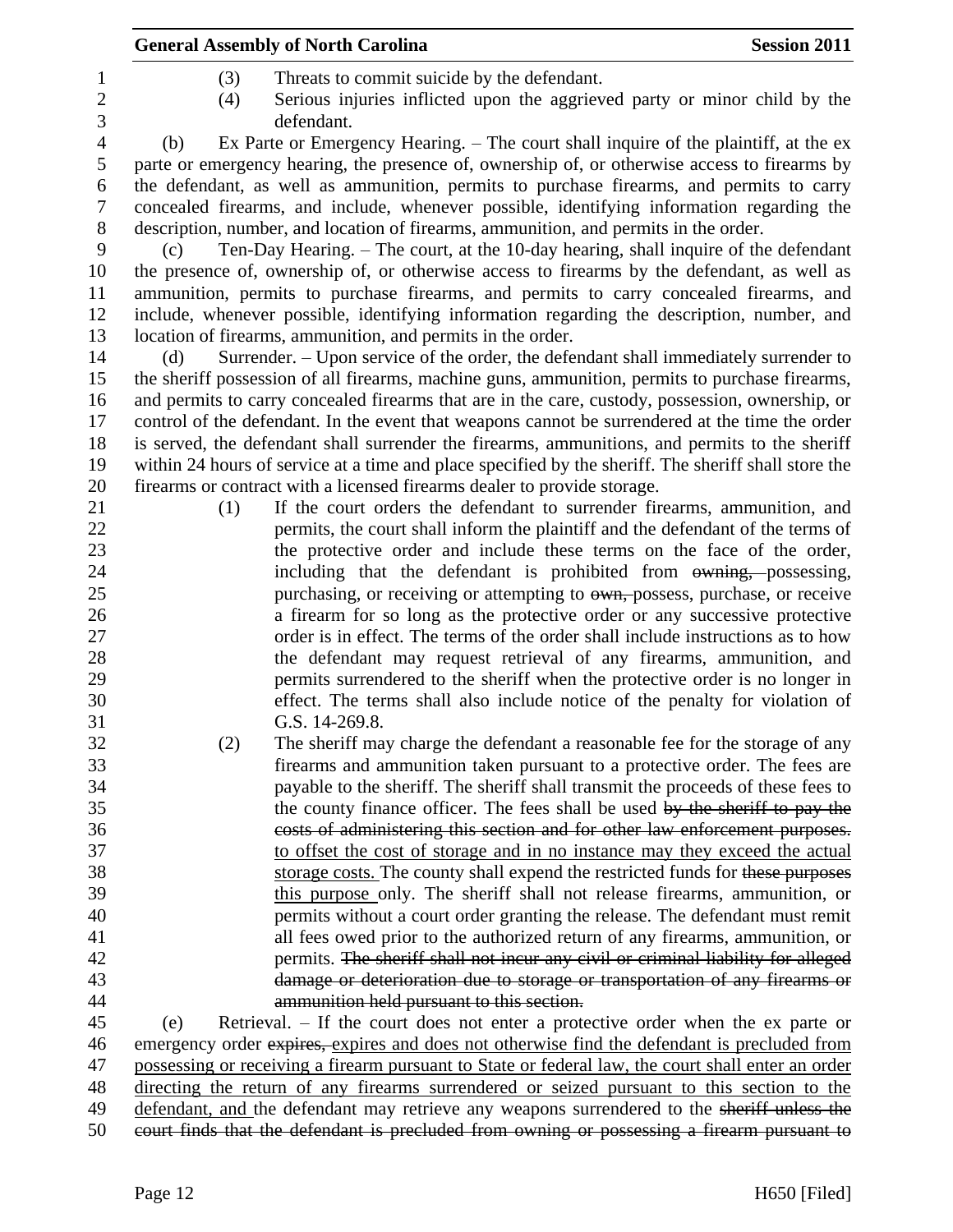State or federal law or final disposition of any pending criminal charges committed against the 2 person that is the subject of the current protective order.sheriff.

 (f) Motion for Return. – The defendant may request the return of any firearms, ammunition, or permits surrendered by filing a motion with the court at the expiration of the current order or final disposition of any pending criminal charges for offenses alleged to have been committed against the person that is the subject of the current protective order and not later than 90 days after the expiration of the current order or final disposition of any such pending criminal charges committed against the person that is the subject of the current protective order. charges. Upon receipt of the motion, the court shall schedule a hearing and provide written notice to the plaintiff who shall have the right to appear and be heard and to the sheriff who has control of the firearms, ammunition, or permits. The court shall determine whether the defendant is subject to any State or federal law or court order that precludes the defendant from owning or possessing a firearm. The inquiry shall include:

(1) Whether the protective order has been renewed.

(2) Whether the defendant is subject to any other protective orders.

 (3) Whether the defendant is disqualified from owning or possessing a firearm **pursuant to 18 U.S.C.** § 922 or any State law.

 (4) Whether the defendant has any pending criminal charges, in either State or federal court, for offenses alleged to have been committed against the person 20 that is the subject of the current protective order.

21 The court shall deny the return of firearms, ammunition, or permits if grant the motion unless the court finds that the defendant is precluded from owning or possessing a firearm pursuant to 23 State or federal law or if the defendant has any pending criminal charges, in either State or federal court, for offenses alleged to have been committed against the person that is the subject of the current protective order until the final disposition of those charges.

 (g) Motion for Return by Third-Party Owner. – A third-party owner of firearms, ammunition, or permits who is otherwise eligible to possess such items may file a motion requesting the return to said third party of any such items in the possession of the sheriff seized as a result of the entry of a domestic violence protective order. The motion must be filed not 30 later than 30 days after the seizure of the items by by, or their surrender to, the sheriff. Upon receipt of the third party's motion, the court shall schedule a hearing and provide written notice to all parties and the sheriff. The court shall order return of the items to the third party unless the court determines that the third party is disqualified from owning or possessing said items pursuant to State or federal law. If the court denies the return of said items to the third party, the items shall be disposed of by the sheriff as provided in subsection (h) of this section.

 (h) Disposal of Firearms. – If the defendant does not file a motion requesting the return of any firearms, ammunition, or permits surrendered within the time period prescribed by this section, if the court determines that the defendant is precluded from regaining possession of any firearms, ammunition, or permits surrendered, or if the defendant or third-party owner fails to remit all fees owed for the storage of the firearms or ammunition within 30 days of the entry of the order granting the return of the firearms, ammunition, or permits, the sheriff who has control of the firearms, ammunition, or permits shall give notice to the defendant, and the sheriff shall apply to the court for an order of disposition of the firearms, ammunition, or permits. The judge, after a hearing, may order the disposition of the firearms, ammunition, or permits in one or more of the ways authorized by law, including subdivision (4), (4b), (5), or (6) of G.S. 14-269.1. If a sale by the sheriff does occur, any proceeds from the sale after deducting any costs associated with the sale, and in accordance with all applicable State and 48 federal law, shall be provided to the defendant, if requested by the defendant by motion made 49 before the hearing or at the hearing and if ordered by the judge.defendant.

 (i) It is unlawful for any person subject to a protective order prohibiting the possession 51 or purchase of firearms  $\leftrightarrow$  to do any of the following: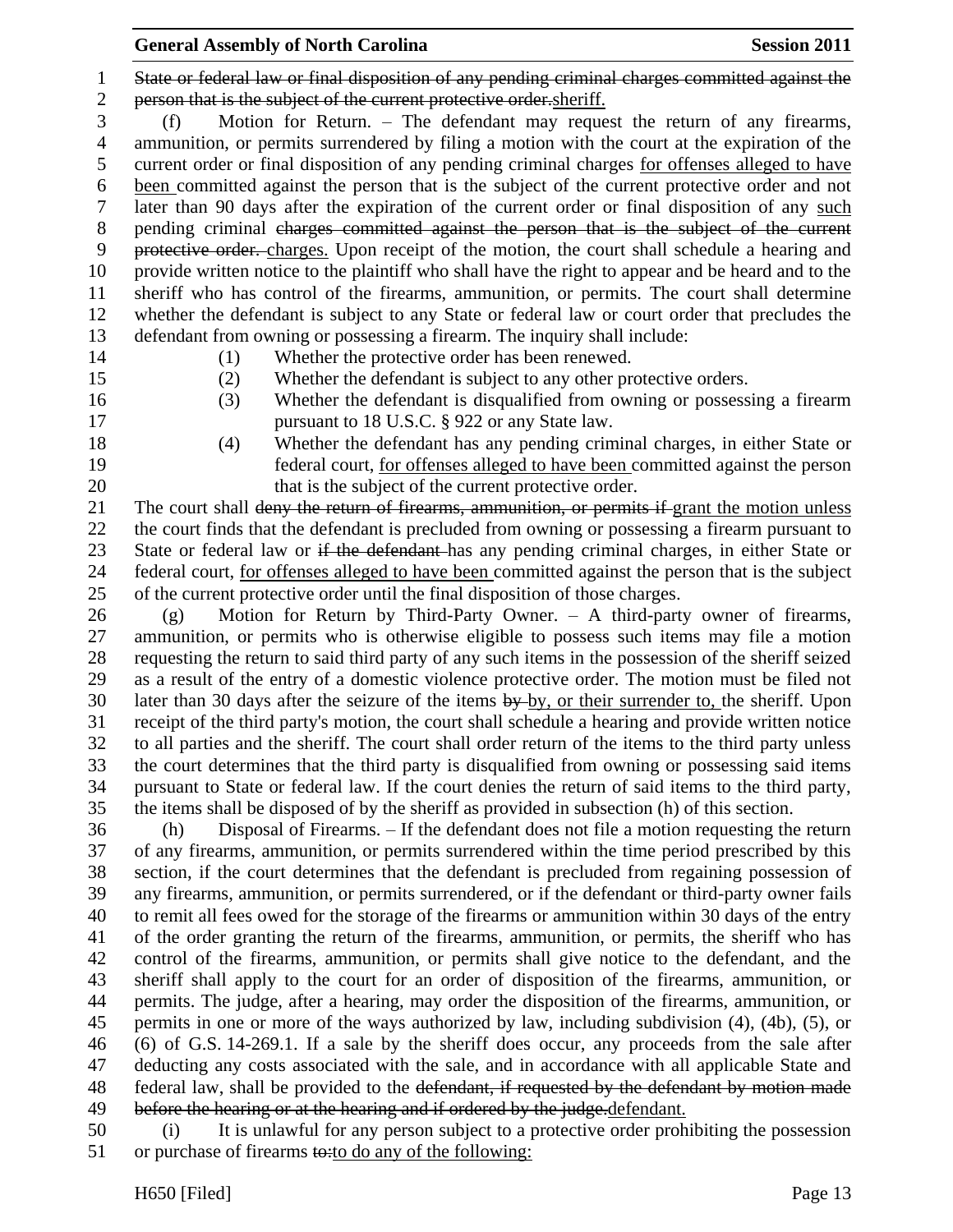|                         |                  | <b>General Assembly of North Carolina</b>                                                                                                                                                                                                                                                                                                                                                                                                                                                                                                                                                      | <b>Session 2011</b> |
|-------------------------|------------------|------------------------------------------------------------------------------------------------------------------------------------------------------------------------------------------------------------------------------------------------------------------------------------------------------------------------------------------------------------------------------------------------------------------------------------------------------------------------------------------------------------------------------------------------------------------------------------------------|---------------------|
|                         | (1)              | Fail to surrender all firearms, ammunition, permits to purchase firearms, and<br>permits to carry concealed firearms to the sheriff as ordered by the-court;<br>court.                                                                                                                                                                                                                                                                                                                                                                                                                         |                     |
|                         | (2)              | Fail to disclose all information pertaining to the possession of firearms,<br>ammunition, and permits to purchase and permits to carry concealed                                                                                                                                                                                                                                                                                                                                                                                                                                               |                     |
|                         |                  | firearms as requested by the court; or                                                                                                                                                                                                                                                                                                                                                                                                                                                                                                                                                         |                     |
|                         | (3)              | Provide false information to the court pertaining to any of these items.                                                                                                                                                                                                                                                                                                                                                                                                                                                                                                                       |                     |
| (i)                     |                  | Violations. $-$ In accordance with G.S. 14-269.8, it is unlawful for any person to<br>own, possess, purchase, or receive or attempt to own, possess, purchase, or receive a firearm, as<br>defined in G.S. 14-409.39(2), machine gun, ammunition, or permits to purchase or carry<br>concealed firearms if ordered by the court for so long as that protective order or any successive<br>protective order with a fiream prohibition entered against that person pursuant to this Chapter is<br>in effect. Any defendant violating the provisions of this section shall be guilty of a Class H |                     |
|                         |                  | felony. Class 1 misdemeanor.                                                                                                                                                                                                                                                                                                                                                                                                                                                                                                                                                                   |                     |
| (k)                     |                  | Official Use Exemption. - This section shall not prohibit law enforcement officers<br>and members of any branch of the United States armed forces, not otherwise prohibited under                                                                                                                                                                                                                                                                                                                                                                                                              |                     |
|                         |                  | federal law, from possessing or using firearms for official use only.                                                                                                                                                                                                                                                                                                                                                                                                                                                                                                                          |                     |
| (1)                     |                  | Nothing in this section is intended to limit the discretion of the court in granting                                                                                                                                                                                                                                                                                                                                                                                                                                                                                                           |                     |
|                         |                  | additional relief as provided in other sections of this Chapter."                                                                                                                                                                                                                                                                                                                                                                                                                                                                                                                              |                     |
|                         |                  | <b>SECTION 21.</b> G.S. 120-32.1 is amended by adding a new subsection to read:                                                                                                                                                                                                                                                                                                                                                                                                                                                                                                                |                     |
| "(c1)                   |                  | No rule adopted under this section shall prohibit the transportation or storage of a                                                                                                                                                                                                                                                                                                                                                                                                                                                                                                           |                     |
|                         |                  | firearm in a closed compartment or container within a person's locked vehicle or in a locked                                                                                                                                                                                                                                                                                                                                                                                                                                                                                                   |                     |
|                         |                  | container securely affixed to a person's vehicle."                                                                                                                                                                                                                                                                                                                                                                                                                                                                                                                                             |                     |
|                         |                  | <b>SECTION 22.</b> G.S. 153A-129 reads as rewritten:                                                                                                                                                                                                                                                                                                                                                                                                                                                                                                                                           |                     |
| "§ 153A-129. Firearms.  |                  |                                                                                                                                                                                                                                                                                                                                                                                                                                                                                                                                                                                                |                     |
|                         |                  | Subject to Article 53C of Chapter 14 of the General Statutes, a A-county may by ordinance                                                                                                                                                                                                                                                                                                                                                                                                                                                                                                      |                     |
|                         |                  | regulate, restrict, or prohibit the discharge of firearms at any time or place except when used to                                                                                                                                                                                                                                                                                                                                                                                                                                                                                             |                     |
|                         |                  | take birds or animals pursuant to Chapter 113, Subchapter IV, when used in defense of person                                                                                                                                                                                                                                                                                                                                                                                                                                                                                                   |                     |
|                         |                  | or property, or when used pursuant to lawful directions of law-enforcement officers. A county                                                                                                                                                                                                                                                                                                                                                                                                                                                                                                  |                     |
|                         |                  | may also regulate the display of firearms on the public roads, sidewalks, alleys, or other public                                                                                                                                                                                                                                                                                                                                                                                                                                                                                              |                     |
|                         |                  | property. This section does not limit a county's authority to take action under Chapter 14,                                                                                                                                                                                                                                                                                                                                                                                                                                                                                                    |                     |
| Article 36A."           |                  |                                                                                                                                                                                                                                                                                                                                                                                                                                                                                                                                                                                                |                     |
|                         |                  | <b>SECTION 23.</b> G.S. 166A-3 reads as rewritten:                                                                                                                                                                                                                                                                                                                                                                                                                                                                                                                                             |                     |
| "§ 166A-3. Limitations. |                  |                                                                                                                                                                                                                                                                                                                                                                                                                                                                                                                                                                                                |                     |
|                         |                  | Nothing in this Article shall be construed to:to do any of the following:                                                                                                                                                                                                                                                                                                                                                                                                                                                                                                                      |                     |
|                         | (1)              | Interfere with dissemination of news or comment on public affairs; but any                                                                                                                                                                                                                                                                                                                                                                                                                                                                                                                     |                     |
|                         |                  | communications facility or organization, including but not limited to radio                                                                                                                                                                                                                                                                                                                                                                                                                                                                                                                    |                     |
|                         |                  | and television stations, wire services, and newspapers, may be requested to                                                                                                                                                                                                                                                                                                                                                                                                                                                                                                                    |                     |
|                         |                  | transmit or print public service messages furnishing information or                                                                                                                                                                                                                                                                                                                                                                                                                                                                                                                            |                     |
|                         |                  | instructions in connection with an emergency, disaster or war; or war.                                                                                                                                                                                                                                                                                                                                                                                                                                                                                                                         |                     |
|                         | (2)              | Limit, modify or abridge modify, or abridge, except as provided in<br>subdivision (3) of this section, the authority of the Governor to proclaim                                                                                                                                                                                                                                                                                                                                                                                                                                               |                     |
|                         |                  | martial law or exercise any other powers vested in him under the                                                                                                                                                                                                                                                                                                                                                                                                                                                                                                                               |                     |
|                         |                  | Constitution, statutes, or common law of this State independent of, or in                                                                                                                                                                                                                                                                                                                                                                                                                                                                                                                      |                     |
|                         |                  | conjunction with, any provisions of this Article.                                                                                                                                                                                                                                                                                                                                                                                                                                                                                                                                              |                     |
|                         | $\left(3\right)$ | Authorize the taking, confiscation, or seizure of otherwise lawfully                                                                                                                                                                                                                                                                                                                                                                                                                                                                                                                           |                     |
|                         |                  | possessed firearms, ammunition, or components thereof or to authorize the                                                                                                                                                                                                                                                                                                                                                                                                                                                                                                                      |                     |
|                         |                  | imposition of any additional restriction or prohibition on the possession,                                                                                                                                                                                                                                                                                                                                                                                                                                                                                                                     |                     |
|                         |                  | carrying, transportation, sale, purchase, storage, or use of lawfully possessed                                                                                                                                                                                                                                                                                                                                                                                                                                                                                                                |                     |
|                         |                  | firearms, ammunition, or ammunition components during a proclaimed state                                                                                                                                                                                                                                                                                                                                                                                                                                                                                                                       |                     |
|                         |                  | of disaster or martial law."                                                                                                                                                                                                                                                                                                                                                                                                                                                                                                                                                                   |                     |